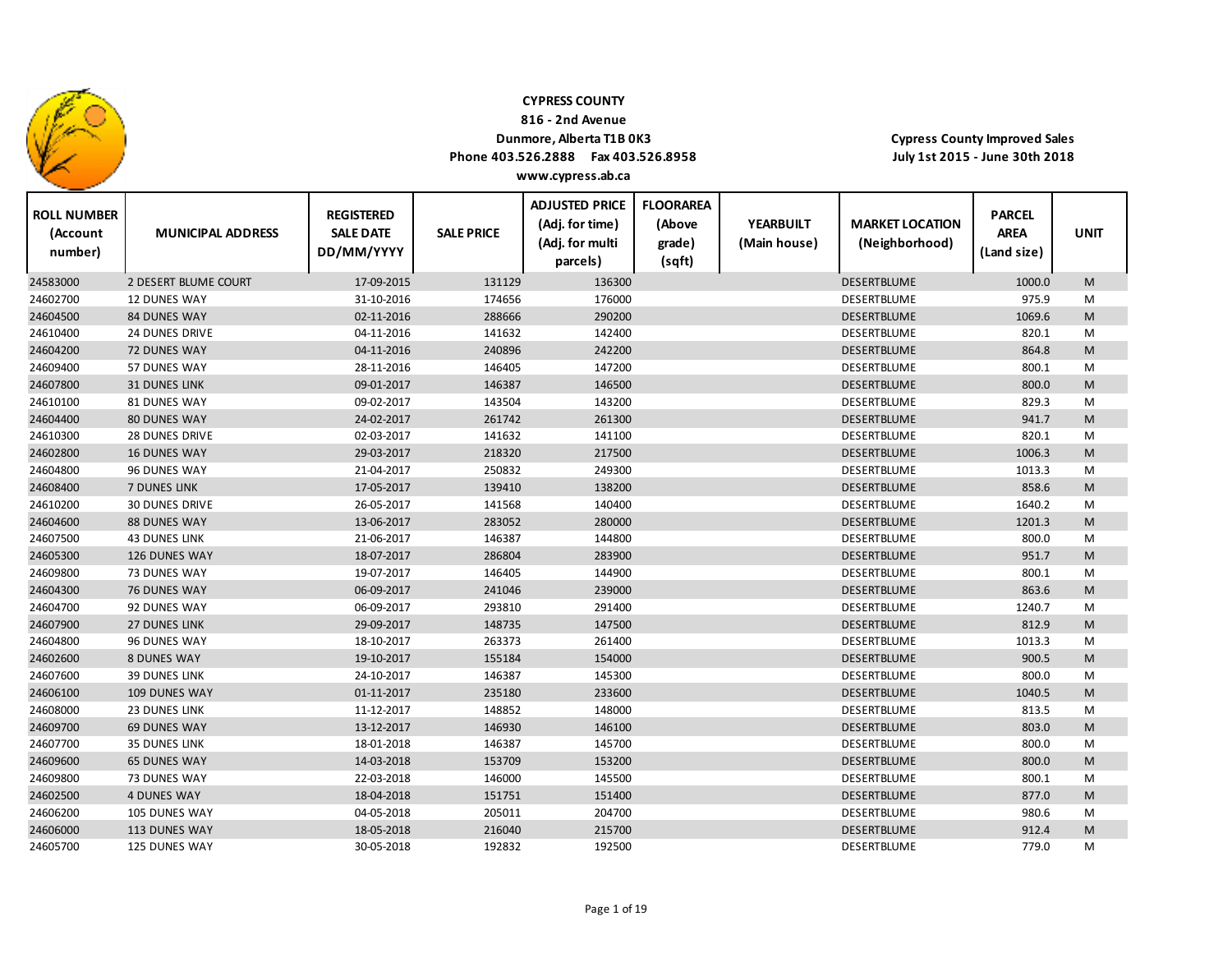

**816 ‐ 2nd Avenue**

### **Dunmore, Alberta T1B 0K3**

**Phone 403.526.2888 Fax 403.526.8958**

**Cypress County Improved Sales July 1st 2015 ‐ June 30th 2018**

| <b>ROLL NUMBER</b><br>(Account<br>number) | <b>MUNICIPAL ADDRESS</b>    | <b>REGISTERED</b><br><b>SALE DATE</b><br>DD/MM/YYYY | <b>SALE PRICE</b> | <b>ADJUSTED PRICE</b><br>(Adj. for time)<br>(Adj. for multi<br>parcels) | <b>FLOORAREA</b><br>(Above<br>grade)<br>(sqft) | <b>YEARBUILT</b><br>(Main house) | <b>MARKET LOCATION</b><br>(Neighborhood) | <b>PARCEL</b><br><b>AREA</b><br>(Land size) | <b>UNIT</b> |
|-------------------------------------------|-----------------------------|-----------------------------------------------------|-------------------|-------------------------------------------------------------------------|------------------------------------------------|----------------------------------|------------------------------------------|---------------------------------------------|-------------|
| 24605600                                  | 129 DUNES WAY               | 31-05-2018                                          | 274650            | 274200                                                                  |                                                |                                  | DESERTBLUME                              | 1012.3                                      | M           |
| 24610500                                  | <b>20 DUNES DRIVE</b>       | 11-06-2018                                          | 148646            | 148500                                                                  |                                                |                                  | <b>DESERTBLUME</b>                       | 820.2                                       | M           |
| 24609300                                  | 53 DUNES WAY                | 12-07-2018                                          | 146390            | 146390                                                                  |                                                |                                  | <b>DESERTBLUME</b>                       | 800.1                                       | M           |
| 24605900                                  | 117 DUNES WAY               | 12-07-2018                                          | 218812            | 218810                                                                  |                                                |                                  | <b>DESERTBLUME</b>                       | 923.6                                       | M           |
| 24602800                                  | <b>16 DUNES WAY</b>         | 13-07-2018                                          | 218320            | 218320                                                                  |                                                |                                  | DESERTBLUME                              | 1006.3                                      | M           |
| 24606100                                  | 109 DUNES WAY               | 25-10-2018                                          | 246939            | 246940                                                                  |                                                |                                  | <b>DESERTBLUME</b>                       | 1040.5                                      | M           |
| 24600700                                  | 56 LINKS PL                 | 09-09-2015                                          | 755699            | 785300                                                                  | 2317                                           | 2014                             | DESERTBLUME                              | 1018.3                                      | M           |
| 24602200                                  | 19 LINKS PL                 | 14-09-2015                                          | 670000            | 696300                                                                  | 1922                                           | 2011                             | <b>DESERTBLUME</b>                       | 778.8                                       | M           |
| 24594200                                  | 103 HIGHLANDS PL            | 22-09-2015                                          | 698866            | 726300                                                                  |                                                |                                  | <b>DESERTBLUME</b>                       | 838.9                                       | M           |
| 24601200                                  | 59 LINKS PL                 | 25-09-2015                                          | 719900            | 748100                                                                  | 2713                                           | 2012                             | DESERTBLUME                              | 792.0                                       | M           |
| 24596500                                  | 251 DESERT BLUME DR         | 01-10-2015                                          | 600000            | 622000                                                                  | 1600                                           | 2011                             | <b>DESERTBLUME</b>                       | 1261.8                                      | M           |
| 24596200                                  | 208 HIGHLANDS CL            | 29-10-2015                                          | 730000            | 756800                                                                  | 1680                                           | 2007                             | <b>DESERTBLUME</b>                       | 795.8                                       | M           |
| 24583400                                  | <b>19 DESERT BLUME CRT</b>  | 07-01-2016                                          | 1020000           | 1049900                                                                 | 4025                                           | 2006                             | <b>DESERTBLUME</b>                       | 886.0                                       | M           |
| 24599400                                  | 17 CLUBHOUSE DR             | 11-01-2016                                          | 739127            | 760800                                                                  |                                                |                                  | DESERTBLUME                              | 1578.4                                      | M           |
| 24593100                                  | 236 DESERT BLUME DR         | 20-01-2016                                          | 858566            | 883700                                                                  | 3854                                           | 2014                             | DESERTBLUME                              | 858.5                                       | M           |
| 24595800                                  | 215 HIGHLANDS CL            | 27-01-2016                                          | 1045000           | 1075600                                                                 | 2651                                           | 2008                             | DESERTBLUME                              | 1181.0                                      | М           |
| 24587000                                  | 26 DESERT BLUME CRES        | 19-02-2016                                          | 405000            | 415900                                                                  | 2320                                           | 2006                             | DESERTBLUME                              | 896.0                                       | M           |
| 24598600                                  | <b>4 LINKS BAY</b>          | 19-08-2016                                          | 728571            | 737600                                                                  | 1759                                           | 2014                             | DESERTBLUME                              | 739.1                                       | M           |
| 24593400                                  | 202 DESERT BLUME DR         | 26-08-2016                                          | 650000            | 658100                                                                  | 1684                                           | 2013                             | <b>DESERTBLUME</b>                       | 858.7                                       | M           |
| 24598000                                  | 314 EDGEWATER PL            | 31-08-2016                                          | 700000            | 708700                                                                  | 1799                                           | 2007                             | DESERTBLUME                              | 766.8                                       | М           |
| 24601100                                  | <b>63 LINKS PL</b>          | 13-09-2016                                          | 735000            | 742400                                                                  | 2693                                           | 2013                             | DESERTBLUME                              | 1273.5                                      | M           |
| 24601000                                  | <b>68 LINKS PL</b>          | 07-11-2016                                          | 930000            | 934900                                                                  | 3639                                           | 2011                             | DESERTBLUME                              | 1074.2                                      | M           |
| 24581300                                  | <b>43 DESERT BLUME GATE</b> | 30-11-2016                                          | 588000            | 591100                                                                  | 1472                                           | 2006                             | <b>DESERTBLUME</b>                       | 904.0                                       | M           |
| 24583500                                  | 15 DESERT BLUME CRT         | 30-11-2016                                          | 759140            | 763200                                                                  | 1794                                           | 2006                             | DESERTBLUME                              | 822.0                                       | M           |
| 24601700                                  | <b>39 LINKS PL</b>          | 13-12-2016                                          | 560000            | 561700                                                                  | 2249                                           | 2010                             | DESERTBLUME                              | 753.3                                       | M           |
| 24600200                                  | 36 LINKS PL                 | 16-12-2016                                          | 1398477           | 1402700                                                                 |                                                |                                  | DESERTBLUME                              | 1136.4                                      | М           |
| 24599500                                  | 8 LINKS PL                  | 31-01-2017                                          | 660000            | 660400                                                                  |                                                |                                  | DESERTBLUME                              | 762.5                                       | M           |
| 24599100                                  | 7 LINKS BAY                 | 14-03-2017                                          | 685875            | 683200                                                                  | 2714                                           | 2013                             | DESERTBLUME                              | 966.0                                       | M           |
| 24587000                                  | <b>26 DESERT BLUME CRES</b> | 10-04-2017                                          | 440500            | 437800                                                                  | 2320                                           | 2006                             | <b>DESERTBLUME</b>                       | 896.0                                       | M           |
| 24588400                                  | 18 DESERT BLUME GATE        | 24-04-2017                                          | 1035000           | 1028600                                                                 | 4683                                           | 2013                             | DESERTBLUME                              | 1023.0                                      | M           |
| 24594700                                  | 112 HIGHLANDS PL            | 28-04-2017                                          | 1200000           | 1192600                                                                 | 3121                                           | 2008                             | <b>DESERTBLUME</b>                       | 1348.4                                      | M           |
| 24590000                                  | 73 DESERT BLUME CRES        | 01-05-2017                                          | 720000            | 713900                                                                  | 1742                                           | 2012                             | DESERTBLUME                              | 1040.0                                      | M           |
| 24598200                                  | <b>310 EDGEWATER PL</b>     | 23-05-2017                                          | 740000            | 733700                                                                  | 2001                                           | 2009                             | <b>DESERTBLUME</b>                       | 898.8                                       | M           |
| 24589100                                  | <b>31 DESERT BLUME CRES</b> | 29-06-2017                                          | 450000            | 445100                                                                  | 1565                                           | 2007                             | <b>DESERTBLUME</b>                       | 511.0                                       | M           |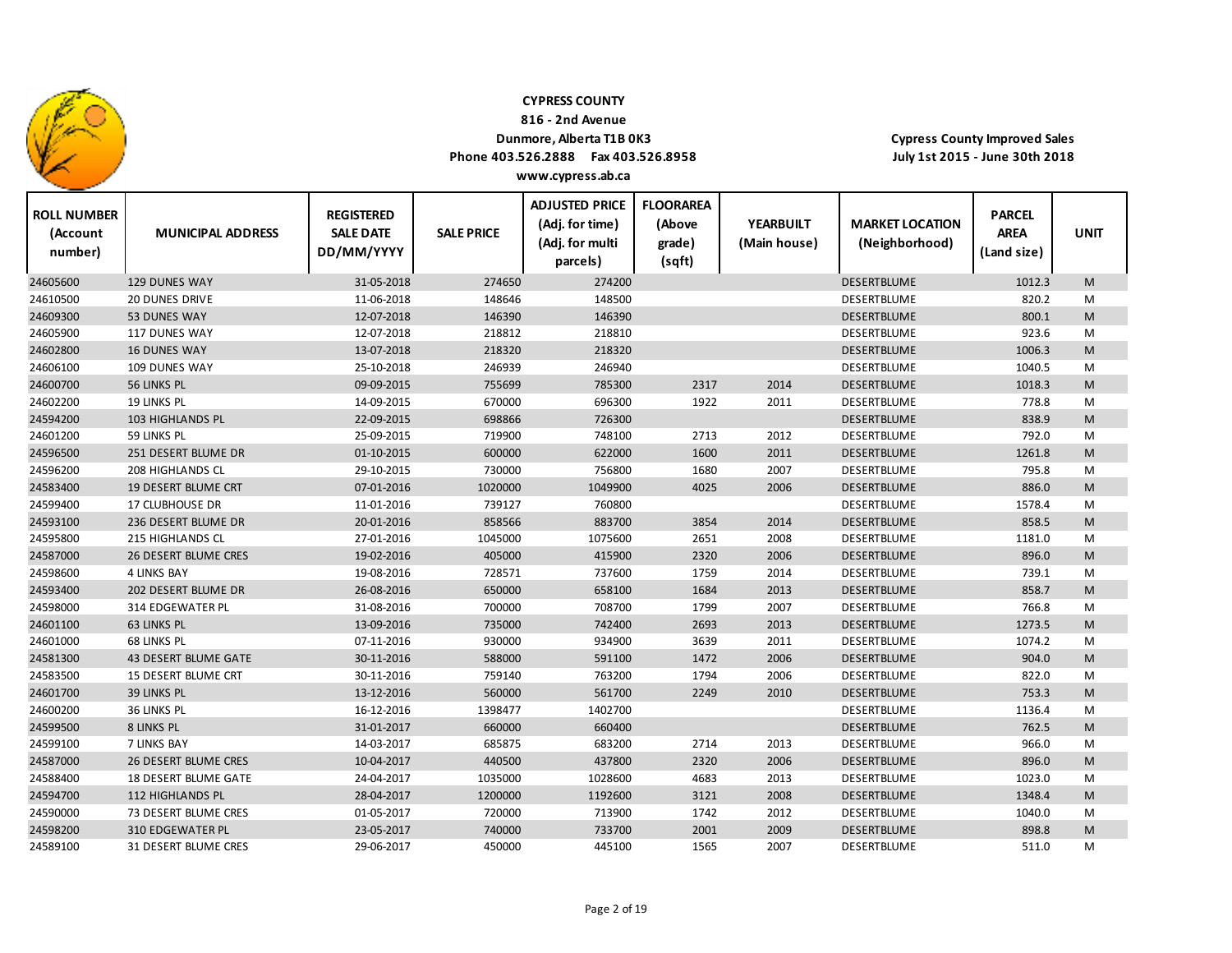

**816 ‐ 2nd Avenue**

### **Dunmore, Alberta T1B 0K3**

**Phone 403.526.2888 Fax 403.526.8958 www.cypress.ab.ca**

| <b>ROLL NUMBER</b><br>(Account<br>number) | <b>MUNICIPAL ADDRESS</b> | <b>REGISTERED</b><br><b>SALE DATE</b><br>DD/MM/YYYY | <b>SALE PRICE</b> | <b>ADJUSTED PRICE</b><br>(Adj. for time)<br>(Adj. for multi<br>parcels) | <b>FLOORAREA</b><br>(Above<br>grade)<br>(sqft) | <b>YEARBUILT</b><br>(Main house) | <b>MARKET LOCATION</b><br>(Neighborhood) | <b>PARCEL</b><br><b>AREA</b><br>(Land size) | <b>UNIT</b> |
|-------------------------------------------|--------------------------|-----------------------------------------------------|-------------------|-------------------------------------------------------------------------|------------------------------------------------|----------------------------------|------------------------------------------|---------------------------------------------|-------------|
| 24601900                                  | 31 LINKS PL              | 06-07-2017                                          | 650000            | 643500                                                                  | 1627                                           | 2011                             | <b>DESERTBLUME</b>                       | 780.5                                       | M           |
| 24597100                                  | <b>305 EDGEWATER PL</b>  | 14-07-2017                                          | 685000            | 678200                                                                  | 1721                                           | 2012                             | <b>DESERTBLUME</b>                       | 1083.4                                      | M           |
| 24598100                                  | <b>312 EDGEWATER PL</b>  | 14-07-2017                                          | 840000            | 831600                                                                  | 1878                                           | 2008                             | <b>DESERTBLUME</b>                       | 832.2                                       | M           |
| 24581900                                  | 67 DESERT BLUME GATE     | 08-08-2017                                          | 637500            | 631700                                                                  | 1896                                           | 2011                             | DESERTBLUME                              | 828.0                                       | M           |
| 24602700                                  | <b>12 DUNES WAY</b>      | 22-08-2017                                          | 685074            | 797700                                                                  |                                                |                                  | <b>DESERTBLUME</b>                       | 975.9                                       | M           |
| 24593200                                  | 230 DESERT BLUME DR      | 25-08-2017                                          | 530000            | 525200                                                                  | 1991                                           | 2008                             | DESERTBLUME                              | 858.2                                       | M           |
| 24597400                                  | <b>311 EDGEWATER PL</b>  | 30-08-2017                                          | 700000            | 693600                                                                  | 1659                                           | 2008                             | <b>DESERTBLUME</b>                       | 1040.7                                      | M           |
| 24589600                                  | 55 DESERT BLUME CRES     | 07-10-2017                                          | 420000            | 416900                                                                  | 1579                                           | 2007                             | DESERTBLUME                              | 540.0                                       | M           |
| 24601300                                  | 55 LINKS PL              | 08-11-2017                                          | 637500            | 633300                                                                  | 2697                                           | 2011                             | DESERTBLUME                              | 678.5                                       | M           |
| 24589900                                  | 67 DESERT BLUME CRES     | 24-11-2017                                          | 395000            | 392400                                                                  | 1394                                           | 2008                             | <b>DESERTBLUME</b>                       | 520.0                                       | M           |
| 24593600                                  | 172 DESERT BLUME DR      | 13-12-2017                                          | 542712            | 539600                                                                  | 1635                                           | 2007                             | <b>DESERTBLUME</b>                       | 856.6                                       | M           |
| 24609400                                  | 57 DUNES WAY             | 13-12-2017                                          | 689428            | 685400                                                                  |                                                |                                  | <b>DESERTBLUME</b>                       | 800.1                                       | M           |
| 24586700                                  | 38 DESERT BLUME CRES     | 14-12-2017                                          | 492800            | 489900                                                                  | 1605                                           | 2006                             | <b>DESERTBLUME</b>                       | 859.0                                       | M           |
| 24607900                                  | <b>27 DUNES LINK</b>     | 10-01-2018                                          | 693041            | 689600                                                                  | 2225                                           | 2018                             | DESERTBLUME                              | 812.9                                       | M           |
| 24581000                                  | 31 DESERT BLUME GATE     | 30-01-2018                                          | 966000            | 961200                                                                  | 2109                                           | 2007                             | DESERTBLUME                              | 1005.0                                      | M           |
| 24607500                                  | <b>43 DUNES LINK</b>     | 22-02-2018                                          | 579881            | 577500                                                                  | 1412                                           | 2017                             | <b>DESERTBLUME</b>                       | 800.0                                       | M           |
| 24607800                                  | <b>31 DUNES LINK</b>     | 16-03-2018                                          | 925000            | 921900                                                                  |                                                |                                  | DESERTBLUME                              | 800.0                                       | M           |
| 24599000                                  | <b>11 LINKS BAY</b>      | 29-05-2018                                          | 760000            | 758700                                                                  | 1904                                           | 2012                             | <b>DESERTBLUME</b>                       | 955.2                                       | M           |
| 24583000                                  | 2 DESERT BLUME COURT     | 05-06-2018                                          | 1040000           | 1039200                                                                 | 2120                                           | 2015                             | <b>DESERTBLUME</b>                       | 1000.0                                      | M           |
| 24610200                                  | <b>30 DUNES DRIVE</b>    | 29-06-2018                                          | 1685754           | 1542900                                                                 | 5252                                           | 2017                             | DESERTBLUME                              | 1640.2                                      | M           |
| 24602600                                  | <b>8 DUNES WAY</b>       | 03-07-2018                                          | 808018            | 808020                                                                  | 1770                                           | 2017                             | <b>DESERTBLUME</b>                       | 900.5                                       | M           |
| 24602400                                  | <b>11 LINKS PL</b>       | 10-07-2018                                          | 760000            | 760000                                                                  | 2504                                           | 2011                             | <b>DESERTBLUME</b>                       | 2320.0                                      | M           |
| 24584400                                  | 134 DESERT BLUME CRES    | 19-07-2018                                          | 560000            | 560000                                                                  | 2136                                           | 2006                             | DESERTBLUME                              | 1110.0                                      | M           |
| 24587100                                  | 22 DESERT BLUME CRES     | 07-08-2018                                          | 585000            | 585000                                                                  | 2550                                           | 2007                             | DESERTBLUME                              | 896.0                                       | M           |
| 24608700                                  | <b>15 DUNES WAY</b>      | 24-10-2018                                          | 146632            | 146630                                                                  |                                                |                                  | DESERTBLUME                              | 864.7                                       | M           |
| 15856000                                  | <b>264 2ND AVE</b>       | 26-08-2015                                          | 500000            | 520900                                                                  |                                                |                                  | <b>DUNMORE</b>                           | 3.1                                         | Α           |
| 748400                                    | 564 7TH ST               | 17-09-2015                                          | 69700             | 72400                                                                   |                                                |                                  | <b>DUNMORE</b>                           | 1416.3                                      | M           |
| 24694000                                  | 1042 EAST 11TH AVE       | 01-10-2015                                          | 159900            | 165800                                                                  |                                                |                                  | <b>DUNMORE</b>                           | 2036.4                                      | M           |
| 24695000                                  | 1037 EAST 11TH AVE       | 12-11-2015                                          | 147900            | 153000                                                                  |                                                |                                  | <b>DUNMORE</b>                           | 1817.2                                      | M           |
| 24694200                                  | 1059 EAST 3RD ST         | 15-12-2015                                          | 159900            | 165000                                                                  |                                                |                                  | <b>DUNMORE</b>                           | 2051.1                                      | M           |
| 730100                                    | 337 10TH ST              | 27-05-2016                                          | 430000            | 438400                                                                  |                                                |                                  | <b>DUNMORE</b>                           | 6.5                                         | A           |
| 24695100                                  | 1041 EAST 11TH AVE       | 16-09-2016                                          | 150300            | 151800                                                                  |                                                |                                  | <b>DUNMORE</b>                           | 1938.9                                      | M           |
| 24694600                                  | 1021 EAST 11TH AVE       | 23-09-2016                                          | 194250            | 196200                                                                  |                                                |                                  | <b>DUNMORE</b>                           | 2798.6                                      | M           |
| 24693300                                  | 1066 EAST 3RD ST         | 13-10-2016                                          | 155300            | 156500                                                                  |                                                |                                  | <b>DUNMORE</b>                           | 1773.4                                      | M           |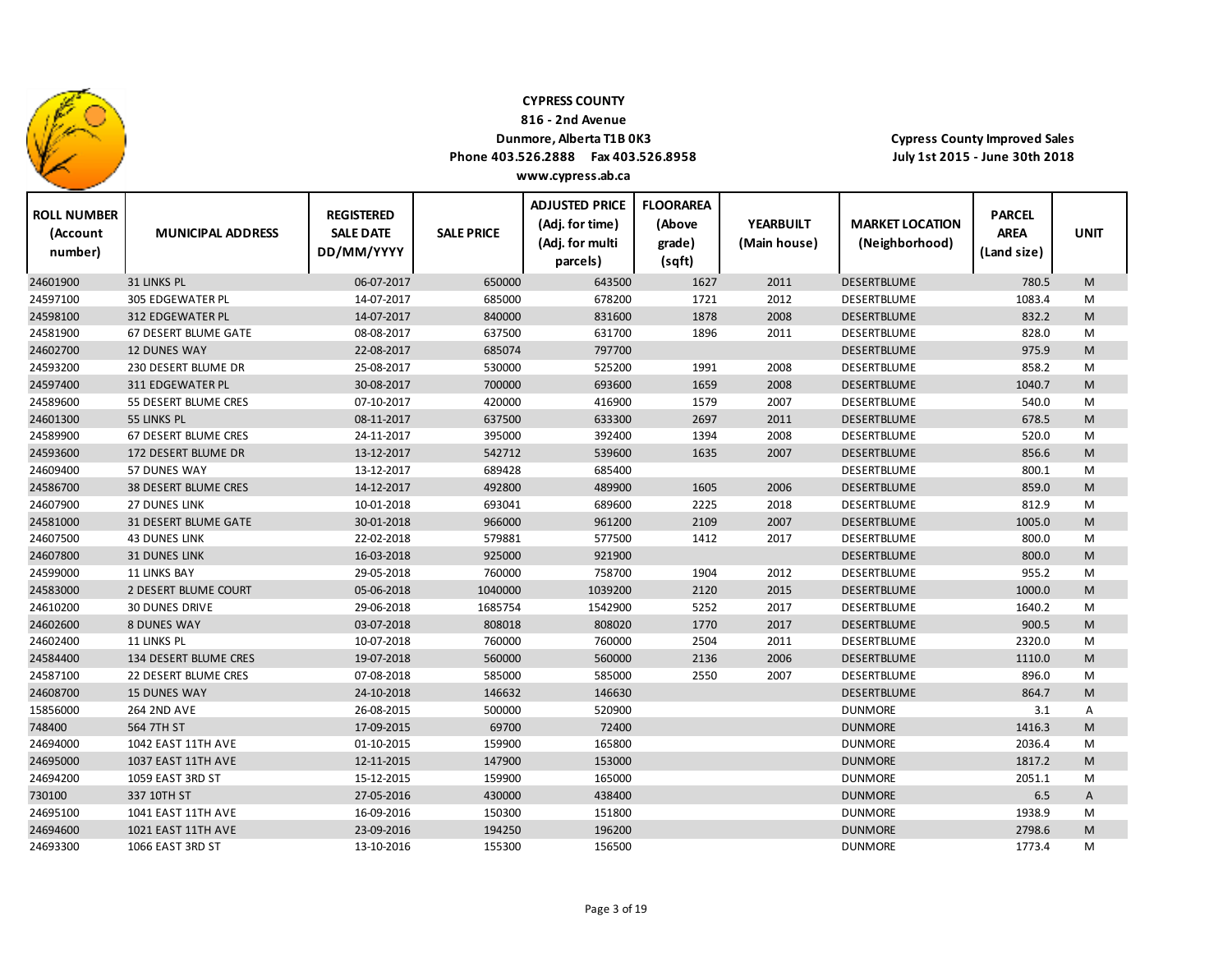

**816 ‐ 2nd Avenue**

### **Dunmore, Alberta T1B 0K3**

**Phone 403.526.2888 Fax 403.526.8958**

**Cypress County Improved Sales July 1st 2015 ‐ June 30th 2018**

| <b>ROLL NUMBER</b><br>(Account<br>number) | <b>MUNICIPAL ADDRESS</b> | <b>REGISTERED</b><br><b>SALE DATE</b><br>DD/MM/YYYY | <b>SALE PRICE</b> | <b>ADJUSTED PRICE</b><br>(Adj. for time)<br>(Adj. for multi<br>parcels) | <b>FLOORAREA</b><br>(Above<br>grade)<br>(sqft) | <b>YEARBUILT</b><br>(Main house) | <b>MARKET LOCATION</b><br>(Neighborhood) | <b>PARCEL</b><br><b>AREA</b><br>(Land size) | <b>UNIT</b> |
|-------------------------------------------|--------------------------|-----------------------------------------------------|-------------------|-------------------------------------------------------------------------|------------------------------------------------|----------------------------------|------------------------------------------|---------------------------------------------|-------------|
| 24694800                                  | 1029 EAST 11TH AVE       | 20-10-2016                                          | 155300            | 156500                                                                  |                                                |                                  | <b>DUNMORE</b>                           | 2422.7                                      | M           |
| 24554400                                  | <b>290 2ND AVE</b>       | 21-10-2016                                          | 189150            | 190600                                                                  |                                                |                                  | <b>DUNMORE</b>                           | 1.1                                         | Α           |
| 24694400                                  | 1013 EAST 11TH AVE       | 14-11-2016                                          | 163900            | 164800                                                                  |                                                |                                  | <b>DUNMORE</b>                           | 1963.7                                      | M           |
| 730100                                    | 337 10TH ST              | 08-02-2017                                          | 482536            | 481700                                                                  |                                                |                                  | <b>DUNMORE</b>                           | 6.5                                         | Α           |
| 776600                                    | 157 3RD ST               | 11-05-2017                                          | 55850             | 55400                                                                   |                                                |                                  | <b>DUNMORE</b>                           | 1672.0                                      | M           |
| 775700                                    | 191 3RD ST               | 11-05-2017                                          | 63150             | 62600                                                                   |                                                |                                  | <b>DUNMORE</b>                           | 2229.6                                      | M           |
| 24693200                                  | 1062 EAST 3RD ST         | 24-05-2017                                          | 155300            | 154000                                                                  |                                                |                                  | <b>DUNMORE</b>                           | 1773.1                                      | M           |
| 24693600                                  | 1010 EAST 11TH AVE       | 07-03-2018                                          | 164500            | 163900                                                                  |                                                |                                  | <b>DUNMORE</b>                           | 1810.1                                      | M           |
| 24561800                                  | 340 EAST 8TH AVE         | 02-07-2015                                          | 510000            | 532600                                                                  | 1377                                           | 2007                             | <b>DUNMORE</b>                           | 2022.5                                      | M           |
| 24272000                                  | 513 11TH ST              | 10-07-2015                                          | 477500            | 498700                                                                  | 1853                                           | 1999                             | <b>DUNMORE</b>                           | 1683.5                                      | M           |
| 24268500                                  | 401 11TH ST              | 15-07-2015                                          | 457000            | 477200                                                                  | 1372                                           | 1996                             | <b>DUNMORE</b>                           | 1704.3                                      | M           |
| 24483100                                  | 805 EAGLE RIDGE DR       | 16-09-2015                                          | 550000            | 571600                                                                  | 2271                                           | 2005                             | <b>DUNMORE</b>                           | 1813.3                                      | М           |
| 24693400                                  | 1070 EAST 3RD ST         | 21-09-2015                                          | 572597            | 595000                                                                  |                                                |                                  | <b>DUNMORE</b>                           | 1780.4                                      | M           |
| 24431300                                  | 392 EAST 7TH AVE         | 29-09-2015                                          | 670000            | 696300                                                                  | 1882                                           | 2002                             | <b>DUNMORE</b>                           | 1872.0                                      | M           |
| 24625700                                  | 417 EAST 9TH AVE         | 01-10-2015                                          | 740000            | 767200                                                                  | 2228                                           | 2007                             | <b>DUNMORE</b>                           | 1947.7                                      | M           |
| 24484300                                  | 725 EAST 4TH ST          | 14-10-2015                                          | 487250            | 505100                                                                  | 1790                                           | 2004                             | <b>DUNMORE</b>                           | 2280.6                                      | M           |
| 24269000                                  | 406 11TH ST              | 28-10-2015                                          | 532500            | 552000                                                                  | 1128                                           | 1995                             | <b>DUNMORE</b>                           | 1603.1                                      | M           |
| 24268900                                  | 412 11TH ST              | 29-10-2015                                          | 383000            | 397100                                                                  | 1213                                           | 1994                             | <b>DUNMORE</b>                           | 1791.2                                      | М           |
| 24565200                                  | 905 EAST 3RD ST          | 17-11-2015                                          | 700000            | 723900                                                                  | 1872                                           | 2007                             | <b>DUNMORE</b>                           | 1739.2                                      | M           |
| 24034900                                  | <b>1221 4TH AVE</b>      | 21-11-2015                                          | 380000            | 393000                                                                  | 2111                                           | 1975                             | <b>DUNMORE</b>                           | 1925.0                                      | M           |
| 24300800                                  | 509 13TH ST              | 15-12-2015                                          | 524900            | 541600                                                                  | 1628                                           | 1998                             | <b>DUNMORE</b>                           | 2201.9                                      | M           |
| 24694500                                  | 1017 EAST 11TH AVE       | 12-01-2016                                          | 676190            | 696000                                                                  | 2235                                           | 2015                             | <b>DUNMORE</b>                           | 2563.4                                      | Μ           |
| 24551400                                  | 425 EAST 9TH AVE         | 10-02-2016                                          | 750000            | 770100                                                                  | 1955                                           | 2005                             | <b>DUNMORE</b>                           | 1948.0                                      | M           |
| 24473000                                  | 387 EAST 6TH AVE         | 06-04-2016                                          | 465000            | 475200                                                                  | 1585                                           | 2003                             | <b>DUNMORE</b>                           | 1815.9                                      | M           |
| 24694000                                  | 1042 EAST 11TH AVE       | 07-04-2016                                          | 596663            | 609800                                                                  |                                                |                                  | <b>DUNMORE</b>                           | 2036.4                                      | M           |
| 24275600                                  | 429 12TH ST              | 21-04-2016                                          | 562000            | 574400                                                                  | 1409                                           | 1998                             | <b>DUNMORE</b>                           | 2486.6                                      | М           |
| 24693900                                  | 1034 EAST 11TH AVE       | 27-04-2016                                          | 159900            | 163400                                                                  |                                                |                                  | <b>DUNMORE</b>                           | 1830.2                                      | M           |
| 24430600                                  | 362 EAST 7TH AVE         | 03-05-2016                                          | 530000            | 540400                                                                  | 1643                                           | 2001                             | <b>DUNMORE</b>                           | 1819.0                                      | M           |
| 24694900                                  | 1033 EAST 11TH AVE       | 05-05-2016                                          | 802995            | 818700                                                                  |                                                |                                  | <b>DUNMORE</b>                           | 1870.0                                      | M           |
| 24397100                                  | 637 EAST 1ST ST          | 10-05-2016                                          | 360000            | 367100                                                                  | 960                                            | 2000                             | <b>DUNMORE</b>                           | 1864.0                                      | М           |
| 18420100                                  | 503 7TH ST               | 16-05-2016                                          | 128000            | 130500                                                                  | 791                                            | 1981                             | <b>DUNMORE</b>                           | 1254.5                                      | M           |
| 24273900                                  | 530 3RD AVE              | 21-06-2016                                          | 350000            | 356000                                                                  | 1526                                           | 1982                             | <b>DUNMORE</b>                           | 2387.6                                      | M           |
| 24019700                                  | 564 8TH ST               | 30-06-2016                                          | 335000            | 340800                                                                  | 1276                                           | 1993                             | <b>DUNMORE</b>                           | 2225.7                                      | M           |
| 24426200                                  | 350 EAGLE BUTTE RD       | 09-07-2016                                          | 585000            | 593700                                                                  |                                                |                                  | <b>DUNMORE</b>                           | 4.5                                         | Α           |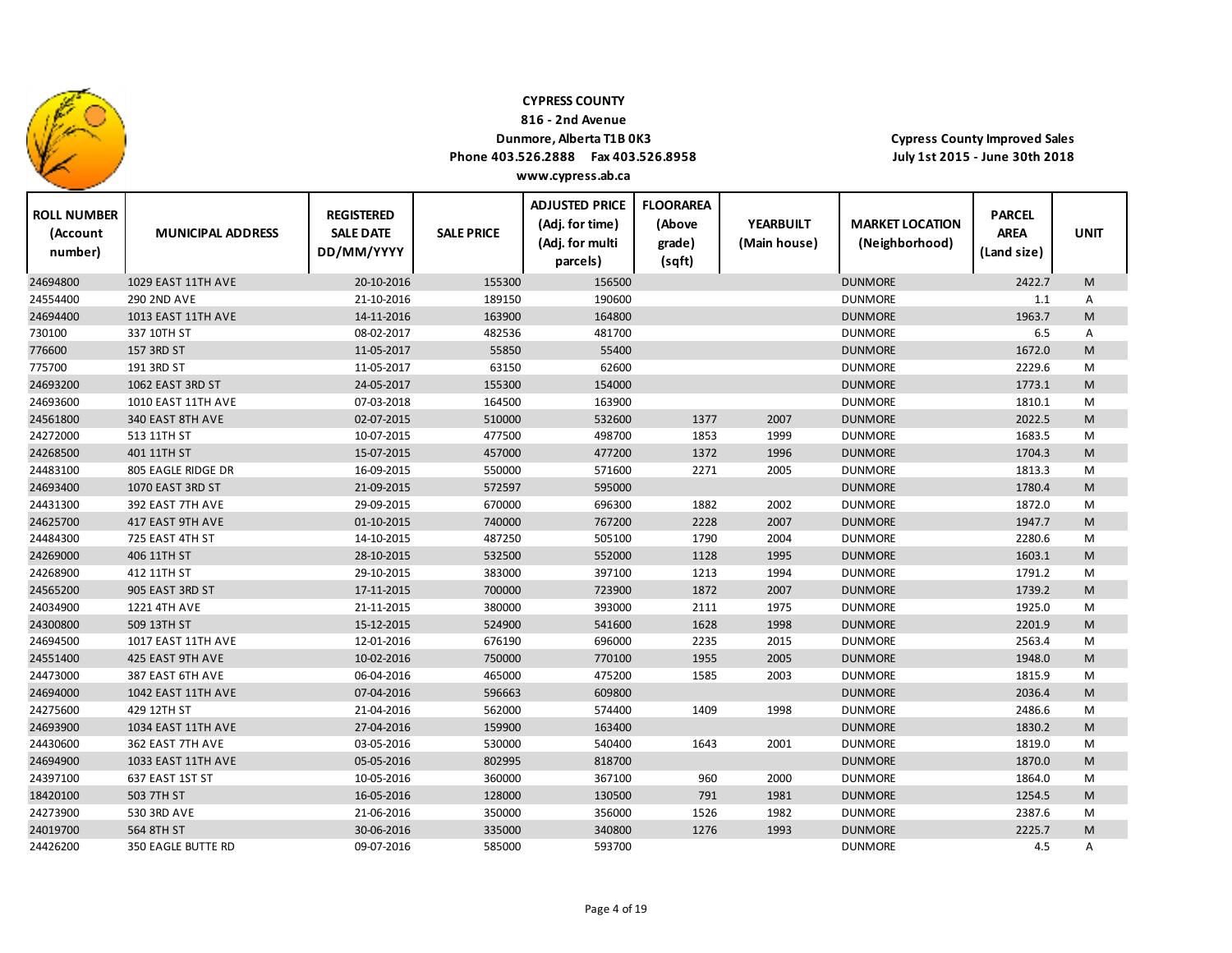

**816 ‐ 2nd Avenue**

### **Dunmore, Alberta T1B 0K3**

**Phone 403.526.2888 Fax 403.526.8958**

**Cypress County Improved Sales July 1st 2015 ‐ June 30th 2018**

| <b>ROLL NUMBER</b><br>(Account<br>number) | <b>MUNICIPAL ADDRESS</b> | <b>REGISTERED</b><br><b>SALE DATE</b><br>DD/MM/YYYY | <b>SALE PRICE</b> | <b>ADJUSTED PRICE</b><br>(Adj. for time)<br>(Adj. for multi<br>parcels) | <b>FLOORAREA</b><br>(Above<br>grade)<br>(sqft) | <b>YEARBUILT</b><br>(Main house) | <b>MARKET LOCATION</b><br>(Neighborhood) | <b>PARCEL</b><br><b>AREA</b><br>(Land size) | <b>UNIT</b>    |
|-------------------------------------------|--------------------------|-----------------------------------------------------|-------------------|-------------------------------------------------------------------------|------------------------------------------------|----------------------------------|------------------------------------------|---------------------------------------------|----------------|
| 738600                                    | <b>721 4TH AVE</b>       | 27-08-2016                                          | 390000            | 394800                                                                  | 1330                                           | 1972                             | <b>DUNMORE</b>                           | 2023.4                                      | M              |
| 24695200                                  | 1045 EAST 11TH AVE       | 29-08-2016                                          | 535000            | 541600                                                                  |                                                |                                  | <b>DUNMORE</b>                           | 2021.9                                      | M              |
| 24553100                                  | 1054 EAGLE RIDGE DR      | 06-09-2016                                          | 700000            | 707000                                                                  | 2407                                           | 2008                             | <b>DUNMORE</b>                           | 1967.7                                      | M              |
| 24397900                                  | 639 EAST 2ND ST          | 14-09-2016                                          | 465000            | 469700                                                                  | 2023                                           | 1999                             | <b>DUNMORE</b>                           | 1812.0                                      | M              |
| 24693900                                  | 1034 EAST 11TH AVE       | 14-10-2016                                          | 861854            | 868500                                                                  | 1809                                           | 2015                             | <b>DUNMORE</b>                           | 1830.2                                      | M              |
| 24554300                                  | 356 2ND AVE              | 21-10-2016                                          | 560850            | 565200                                                                  | 3840                                           | 1982                             | <b>DUNMORE</b>                           | 2.4                                         | A              |
| 24432400                                  | 369 EAST 7TH AVE         | 03-11-2016                                          | 595000            | 598200                                                                  | 1369                                           | 2003                             | <b>DUNMORE</b>                           | 2109.0                                      | M              |
| 24432100                                  | 389 EAST 7TH AVE         | 10-11-2016                                          | 910000            | 914800                                                                  | 2234                                           | 2003                             | <b>DUNMORE</b>                           | 1803.0                                      | M              |
| 730900                                    | 614 3RD AVE              | 14-11-2016                                          | 309000            | 310600                                                                  | 1802                                           | 1956                             | <b>DUNMORE</b>                           | 2751.8                                      | M              |
| 24694200                                  | 1059 EAST 3RD ST         | 15-11-2016                                          | 666666            | 670200                                                                  |                                                |                                  | <b>DUNMORE</b>                           | 2051.1                                      | M              |
| 24483200                                  | 357 EAST 8TH AVE         | 16-03-2017                                          | 445000            | 443300                                                                  | 1596                                           | 2005                             | <b>DUNMORE</b>                           | 1932.8                                      | M              |
| 24693300                                  | 1066 EAST 3RD ST         | 19-04-2017                                          | 539022            | 535700                                                                  | 1438                                           | 2016                             | <b>DUNMORE</b>                           | 1773.4                                      | M              |
| 24221600                                  | 464 8TH ST               | 21-04-2017                                          | 325000            | 323000                                                                  | 1156                                           | 1990                             | <b>DUNMORE</b>                           | 1497.3                                      | M              |
| 24694800                                  | 1029 EAST 11TH AVE       | 03-05-2017                                          | 514172            | 509800                                                                  |                                                |                                  | <b>DUNMORE</b>                           | 2422.7                                      | M              |
| 777000                                    | 1 188 4TH ST             | 11-05-2017                                          | 91000             | 90200                                                                   | 659                                            | 1969                             | <b>DUNMORE</b>                           | 1672.2                                      | M              |
| 24282800                                  | 380 EAGLE BUTTE AVE      | 17-05-2017                                          | 720000            | 713900                                                                  | 2303                                           | 1995                             | <b>DUNMORE</b>                           | 1821.0                                      | M              |
| 24301100                                  | 1337 5TH AVE             | 07-06-2017                                          | 580000            | 573700                                                                  | 1630                                           | 1996                             | <b>DUNMORE</b>                           | 1964.3                                      | M              |
| 24008000                                  | 406 EAGLE BUTTE AVE      | 08-06-2017                                          | 530000            | 524300                                                                  | 1223                                           | 1993                             | <b>DUNMORE</b>                           | 2509.0                                      | M              |
| 24565300                                  | 901 EAST 3RD ST          | 16-06-2017                                          | 655000            | 647900                                                                  | 1835                                           | 2010                             | <b>DUNMORE</b>                           | 1642.2                                      | M              |
| 24268400                                  | 1180 4TH AVE             | 27-07-2017                                          | 422000            | 417800                                                                  | 1498                                           | 1994                             | <b>DUNMORE</b>                           | 1687.4                                      | M              |
| 24562700                                  | 130 EAST 8TH AVE         | 03-08-2017                                          | 630000            | 624300                                                                  | 1389                                           | 2007                             | <b>DUNMORE</b>                           | 1739.2                                      | M              |
| 24562500                                  | 178 EAST 8TH AVE         | 31-08-2017                                          | 590000            | 584600                                                                  | 1503                                           | 2010                             | <b>DUNMORE</b>                           | 2283.5                                      | M              |
| 740700                                    | 503 10TH ST              | 01-09-2017                                          | 420000            | 416500                                                                  | 1741                                           | 1988                             | <b>DUNMORE</b>                           | 3763.4                                      | M              |
| 24564200                                  | 1055 EAST 3RD ST         | 02-10-2017                                          | 495000            | 491300                                                                  | 1363                                           | 2006                             | <b>DUNMORE</b>                           | 2007.5                                      | M              |
| 24716900                                  |                          | 18-10-2017                                          | 535000            | 531000                                                                  |                                                |                                  | <b>DUNMORE</b>                           | 0.7                                         | $\overline{A}$ |
| 24430800                                  | 374 EAST 7TH AVE         | 24-10-2017                                          | 455000            | 451600                                                                  | 1729                                           | 2003                             | <b>DUNMORE</b>                           | 2167.0                                      | M              |
| 24564100                                  | 1058 EAST 3RD ST         | 24-10-2017                                          | 540000            | 536000                                                                  | 1454                                           | 2007                             | <b>DUNMORE</b>                           | 2095.2                                      | M              |
| 24399600                                  | 148 EAST 7TH AVE         | 25-10-2017                                          | 449500            | 446100                                                                  | 2099                                           | 2000                             | <b>DUNMORE</b>                           | 1800.0                                      | M              |
| 24693400                                  | 1070 EAST 3RD ST         | 01-11-2017                                          | 675000            | 670500                                                                  |                                                |                                  | <b>DUNMORE</b>                           | 1780.4                                      | M              |
| 24562900                                  | 347 EAST 8TH AVE         | 22-11-2017                                          | 604000            | 600000                                                                  | 1511                                           | 2006                             | <b>DUNMORE</b>                           | 1808.0                                      | M              |
| 24397700                                  | 638 EAST 1ST ST          | 15-12-2017                                          | 472500            | 469800                                                                  | 1627                                           | 2001                             | <b>DUNMORE</b>                           | 1830.0                                      | M              |
| 18815200                                  | 210 5TH ST               | 12-01-2018                                          | 132500            | 131800                                                                  | 999                                            | 1974                             | <b>DUNMORE</b>                           | 0.4                                         | Α              |
| 24472500                                  | 374 EAGLE RIDGE DR       | 19-01-2018                                          | 402470            | 400500                                                                  | 1034                                           | 2003                             | <b>DUNMORE</b>                           | 1812.5                                      | M              |
| 24564300                                  | 1025 EAST 3RD ST         | 06-02-2018                                          | 480000            | 478000                                                                  | 1338                                           | 2007                             | <b>DUNMORE</b>                           | 2027.7                                      | M              |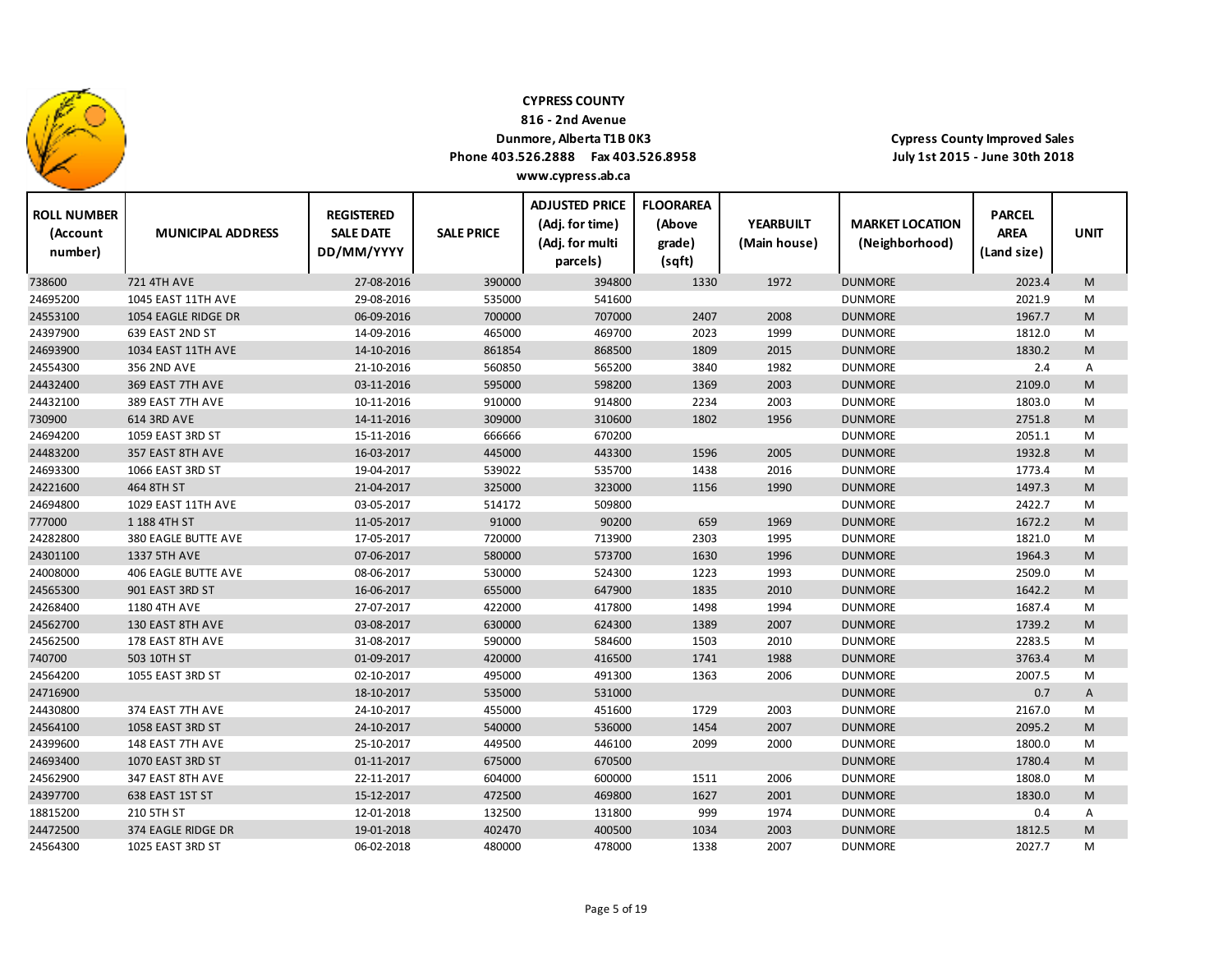

**816 ‐ 2nd Avenue**

## **Dunmore, Alberta T1B 0K3**

**Phone 403.526.2888 Fax 403.526.8958**

| www.cypress.ab.ca |  |
|-------------------|--|
|                   |  |

| <b>ROLL NUMBER</b><br>(Account<br>number) | <b>MUNICIPAL ADDRESS</b> | <b>REGISTERED</b><br><b>SALE DATE</b><br>DD/MM/YYYY | <b>SALE PRICE</b> | <b>ADJUSTED PRICE</b><br>(Adj. for time)<br>(Adj. for multi<br>parcels) | <b>FLOORAREA</b><br>(Above<br>grade)<br>(sqft) | <b>YEARBUILT</b><br>(Main house) | <b>MARKET LOCATION</b><br>(Neighborhood) | <b>PARCEL</b><br><b>AREA</b><br>(Land size) | <b>UNIT</b> |
|-------------------------------------------|--------------------------|-----------------------------------------------------|-------------------|-------------------------------------------------------------------------|------------------------------------------------|----------------------------------|------------------------------------------|---------------------------------------------|-------------|
| 24463800                                  | 396 8TH ST               | 16-03-2018                                          | 300000            | 299000                                                                  | 1319                                           | 1970                             | <b>DUNMORE</b>                           | 1541.4                                      | M           |
| 24694400                                  | 1013 EAST 11TH AVE       | 05-04-2018                                          | 745883            | 744000                                                                  | 1548                                           | 2017                             | <b>DUNMORE</b>                           | 1963.7                                      | M           |
| 24563500                                  | 1026 EAST 3RD ST         | 06-04-2018                                          | 454000            | 452900                                                                  | 1292                                           | 2007                             | <b>DUNMORE</b>                           | 1977.3                                      | ${\sf M}$   |
| 24397400                                  | 620 EAST 1ST ST          | 18-04-2018                                          | 770000            | 768100                                                                  | 1921                                           | 2003                             | <b>DUNMORE</b>                           | 2043.0                                      | M           |
| 24695000                                  | 1037 EAST 11TH AVE       | 28-05-2018                                          | 644612            | 643500                                                                  | 1759                                           | 2017                             | <b>DUNMORE</b>                           | 1817.2                                      | M           |
| 24564700                                  | 1001 EAST 11TH AVE       | 30-05-2018                                          | 460000            | 459200                                                                  | 1209                                           | 2009                             | <b>DUNMORE</b>                           | 1826.7                                      | M           |
| 24564400                                  | 1006 EAST 11TH AVE       | 27-07-2018                                          | 635000            | 635000                                                                  | 2418                                           | 2007                             | <b>DUNMORE</b>                           | 1806.4                                      | M           |
| 24300700                                  | 513 13TH ST              | 08-08-2018                                          | 557500            | 557500                                                                  | 1521                                           | 2005                             | <b>DUNMORE</b>                           | 2138.3                                      | M           |
| 731500                                    | 421 7TH ST               | 18-08-2018                                          | 490000            | 490000                                                                  | 2383                                           | 1984                             | <b>DUNMORE</b>                           | 3277.8                                      | M           |
| 24550200                                  | 943 EAGLE RIDGE DR       | 21-08-2018                                          | 636000            | 636000                                                                  | 2277                                           | 2005                             | <b>DUNMORE</b>                           | 1854.0                                      | M           |
| 748200                                    | 544 7TH ST               | 19-09-2018                                          | 210000            | 210000                                                                  | 1332                                           | 1960                             | <b>DUNMORE</b>                           | 1480.5                                      | M           |
| 24693600                                  | 1010 EAST 11TH AVE       | 18-10-2018                                          | 802271            | 802270                                                                  |                                                |                                  | <b>DUNMORE</b>                           | 1810.1                                      | M           |
| 24550800                                  | 418 EAST 9TH AVE         | 22-10-2018                                          | 558000            | 558000                                                                  | 1261                                           | 2006                             | <b>DUNMORE</b>                           | 2200.6                                      | M           |
| 825900                                    | 5 6TH AVE                | 30-03-2016                                          | 200000            | 204900                                                                  |                                                |                                  | <b>ELKWATER</b>                          | 11400.0                                     | F           |
| 848400                                    | 21 SHERWOOD CR           | 23-07-2015                                          | 300000            | 313300                                                                  | 797                                            | 1965                             | <b>ELKWATER</b>                          | 8500.0                                      | F.          |
| 822700                                    | <b>125 5TH AVE</b>       | 23-07-2015                                          | 388000            | 405200                                                                  | 1850                                           | 1935                             | <b>ELKWATER</b>                          | 6000.0                                      | F           |
| 822700                                    | <b>125 5TH AVE</b>       | 13-08-2015                                          | 388000            | 404200                                                                  | 1850                                           | 1935                             | <b>ELKWATER</b>                          | 6000.0                                      | F.          |
| 806200                                    | 353 3RD AVE              | 28-08-2015                                          | 225000            | 234400                                                                  | 668                                            | 1962                             | <b>ELKWATER</b>                          | 668.9                                       | M           |
| 831900                                    | <b>250 7TH AVE</b>       | 15-09-2015                                          | 210000            | 218200                                                                  | 809                                            | 1962                             | <b>ELKWATER</b>                          | 6003.0                                      | F           |
| 812600                                    | <b>214 5TH AVE</b>       | 30-09-2015                                          | 286500            | 297700                                                                  | 1061                                           | 1932                             | ELKWATER                                 | 6000.0                                      | F.          |
| 835600                                    | <b>237 7TH AVE</b>       | 13-10-2015                                          | 195000            | 202200                                                                  | 700                                            | 1957                             | <b>ELKWATER</b>                          | 7800.0                                      | F           |
| 829400                                    | <b>138 7TH AVE</b>       | 08-12-2015                                          | 185000            | 190900                                                                  | 1183                                           | 1962                             | <b>ELKWATER</b>                          | 6000.0                                      | F.          |
| 822500                                    | <b>117 5TH AVE</b>       | 25-01-2016                                          | 200000            | 205900                                                                  | 940                                            | 1979                             | <b>ELKWATER</b>                          | 6000.0                                      | F           |
| 829700                                    | <b>126 7TH AVE</b>       | 30-06-2016                                          | 290000            | 295000                                                                  | 1083                                           | 1960                             | <b>ELKWATER</b>                          | 6000.0                                      | F.          |
| 809400                                    | 309 3RD AVE              | 10-08-2016                                          | 340000            | 344200                                                                  | 998                                            | 1963                             | <b>ELKWATER</b>                          | 6125.0                                      | F.          |
| 834100                                    | <b>133 7TH AVE</b>       | 13-08-2016                                          | 340000            | 344200                                                                  | 1124                                           | 1961                             | <b>ELKWATER</b>                          | 6000.0                                      | F.          |
| 828300                                    | <b>113 6TH AVE</b>       | 17-08-2016                                          | 169000            | 171100                                                                  | 668                                            | 1963                             | <b>ELKWATER</b>                          | 6000.0                                      | F           |
| 828200                                    | <b>109 6TH AVE</b>       | 14-11-2016                                          | 250000            | 251300                                                                  | 780                                            | 1961                             | <b>ELKWATER</b>                          | 6000.0                                      | F           |
| 832000                                    | <b>246 7TH AVE</b>       | 22-02-2017                                          | 240000            | 239600                                                                  | 848                                            | 1959                             | <b>ELKWATER</b>                          | 6585.0                                      | F           |
| 826600                                    | 33 6TH AVE               | 04-03-2017                                          | 280000            | 278900                                                                  | 727                                            | 1962                             | <b>ELKWATER</b>                          | 6000.0                                      | F.          |
| 829500                                    | <b>134 7TH AVE</b>       | 14-03-2017                                          | 166000            | 165400                                                                  | 799                                            | 1959                             | <b>ELKWATER</b>                          | 6000.0                                      | F.          |
| 830300                                    | <b>102 7TH AVE</b>       | 05-06-2017                                          | 475000            | 469900                                                                  | 1035                                           | 1958                             | <b>ELKWATER</b>                          | 6000.0                                      | F.          |
| 829500                                    | <b>134 7TH AVE</b>       | 05-07-2017                                          | 168000            | 166300                                                                  | 799                                            | 1959                             | <b>ELKWATER</b>                          | 6000.0                                      | F.          |
| 818300                                    | 122 ACADIA CR            | 04-08-2017                                          | 255000            | 252700                                                                  | 833                                            | 1940                             | <b>ELKWATER</b>                          | 12000.0                                     | F.          |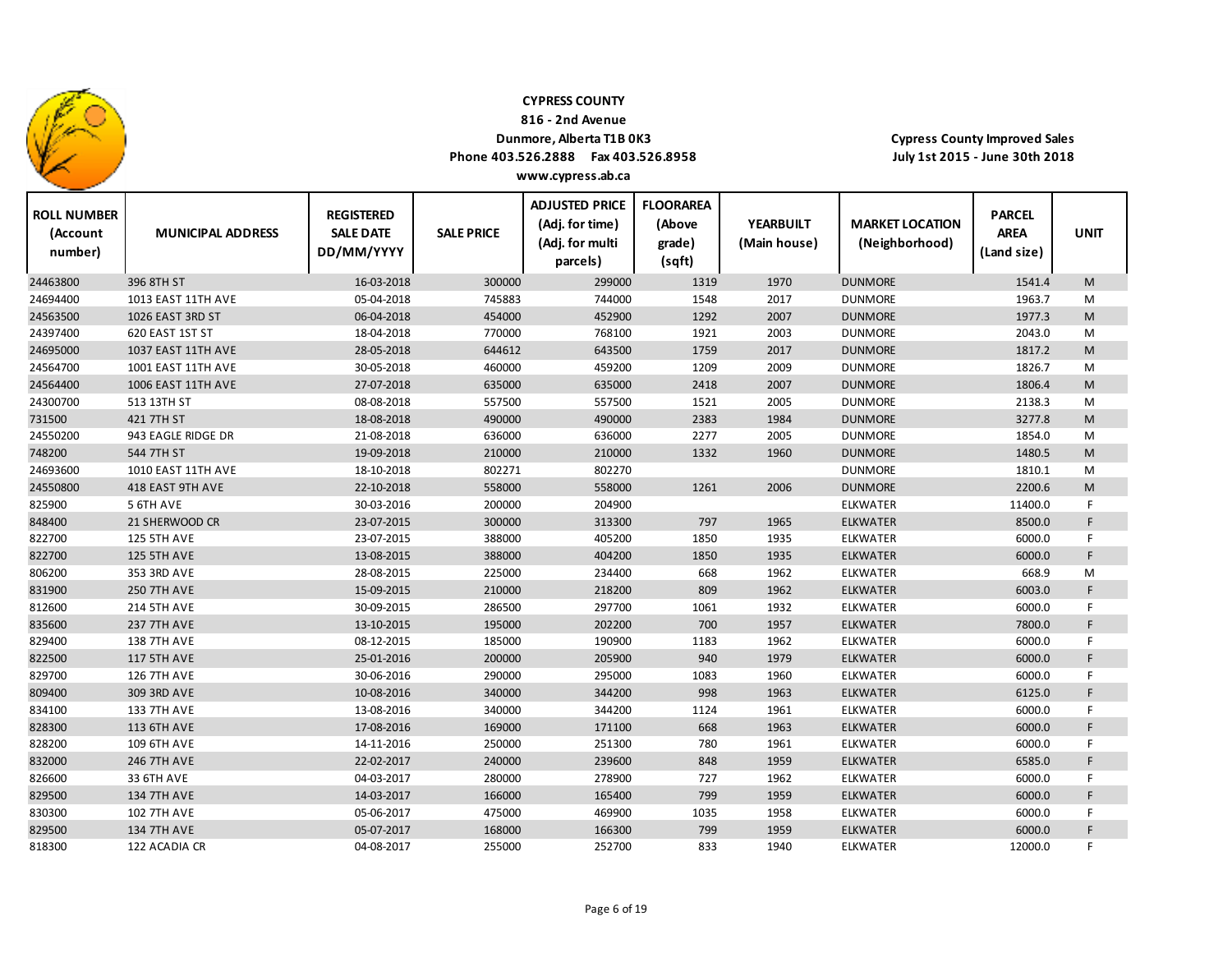

**816 ‐ 2nd Avenue**

## **Dunmore, Alberta T1B 0K3**

**Phone 403.526.2888 Fax 403.526.8958 www.cypress.ab.ca**

| <b>ROLL NUMBER</b><br>(Account<br>number) | <b>MUNICIPAL ADDRESS</b> | <b>REGISTERED</b><br><b>SALE DATE</b><br>DD/MM/YYYY | <b>SALE PRICE</b> | <b>ADJUSTED PRICE</b><br>(Adj. for time)<br>(Adj. for multi<br>parcels) | <b>FLOORAREA</b><br>(Above<br>grade)<br>(sqft) | <b>YEARBUILT</b><br>(Main house) | <b>MARKET LOCATION</b><br>(Neighborhood) | <b>PARCEL</b><br><b>AREA</b><br>(Land size) | <b>UNIT</b> |
|-------------------------------------------|--------------------------|-----------------------------------------------------|-------------------|-------------------------------------------------------------------------|------------------------------------------------|----------------------------------|------------------------------------------|---------------------------------------------|-------------|
| 821400                                    | <b>122 6TH AVE</b>       | 17-08-2017                                          | 230000            | 227900                                                                  | 596                                            | 1964                             | <b>ELKWATER</b>                          | 6000.0                                      | F           |
| 823400                                    | 2 201 5TH AVE            | 01-09-2017                                          | 360000            | 357000                                                                  |                                                |                                  | <b>ELKWATER</b>                          | 6000.0                                      | F.          |
| 821600                                    | <b>110 6TH AVE</b>       | 15-09-2017                                          | 290000            | 287600                                                                  | 1268                                           | 1989                             | <b>ELKWATER</b>                          | 12000.0                                     | F           |
| 850400                                    | 73 LAKEVIEW DR           | 05-12-2017                                          | 325000            | 323100                                                                  | 729                                            | 1960                             | <b>ELKWATER</b>                          | 18151.0                                     | F.          |
| 823100                                    | <b>141 5TH AVE</b>       | 11-12-2017                                          | 245000            | 243600                                                                  | 1099                                           | 1935                             | <b>ELKWATER</b>                          | 6000.0                                      | F.          |
| 836400                                    | 629 3RD ST               | 22-01-2018                                          | 305000            | 303500                                                                  | 987                                            | 1983                             | <b>ELKWATER</b>                          | 6000.0                                      | F.          |
| 826000                                    | 9 6TH AVE                | 28-02-2018                                          | 370000            | 368500                                                                  | 1436                                           | 1962                             | <b>ELKWATER</b>                          | 6600.0                                      | F.          |
| 823900                                    | <b>221 5TH AVE</b>       | 19-04-2018                                          | 350000            | 349100                                                                  | 943                                            | 1983                             | <b>ELKWATER</b>                          | 6000.0                                      | F.          |
| 850600                                    | <b>81 LAKEVIEW DR</b>    | 02-05-2018                                          | 650000            | 648900                                                                  | 2037                                           | 2002                             | <b>ELKWATER</b>                          | 6240.0                                      | F           |
| 826100                                    | 13 6TH AVE               | 16-07-2018                                          | 200000            | 200000                                                                  | 703                                            | 1962                             | ELKWATER                                 | 6000.0                                      | F.          |
| 812100                                    | <b>33 4TH AVE</b>        | 17-07-2018                                          | 812000            | 812000                                                                  | 2069                                           | 2007                             | <b>ELKWATER</b>                          | 6000.0                                      | F           |
| 825400                                    | <b>202 6TH AVE</b>       | 21-09-2018                                          | 300000            | 300000                                                                  | 1103                                           | 1964                             | <b>ELKWATER</b>                          | 6000.0                                      | F           |
| 824400                                    | 246 6TH AVE              | 24-09-2018                                          | 400000            | 400000                                                                  | 1168                                           | 1958                             | <b>ELKWATER</b>                          | 1007.3                                      | M           |
| 793700                                    |                          | 23-11-2015                                          | 5000              | 5170                                                                    |                                                |                                  | <b>HILDA</b>                             | 6000.0                                      | F.          |
| 795400                                    |                          | 06-01-2016                                          | 3300              | 3400                                                                    |                                                |                                  | <b>HILDA</b>                             | 6000.0                                      | F.          |
| 790600                                    |                          | 17-03-2016                                          | 3700              | 3790                                                                    |                                                |                                  | <b>HILDA</b>                             | 6240.0                                      | F           |
| 789300                                    |                          | 29-09-2017                                          | 4500              | 4460                                                                    |                                                |                                  | <b>HILDA</b>                             | 6000.0                                      | F.          |
| 791200                                    |                          | 17-11-2017                                          | 2100              | 2090                                                                    |                                                |                                  | <b>HILDA</b>                             | 6240.0                                      | F           |
| 791300                                    |                          | 17-11-2017                                          | 2100              | 2090                                                                    |                                                |                                  | <b>HILDA</b>                             | 6240.0                                      | F.          |
| 788400                                    |                          | 12-12-2017                                          | 4500              | 4470                                                                    |                                                |                                  | <b>HILDA</b>                             | 6000.0                                      | F           |
| 789800                                    |                          | 26-09-2018                                          | 750               | 750                                                                     |                                                |                                  | <b>HILDA</b>                             | 9360.0                                      | F.          |
| 795100                                    | 221 1ST AVE              | 31-07-2015                                          | 8000              | 8350                                                                    | 96                                             | 2014                             | <b>HILDA</b>                             | 12000.0                                     | F.          |
| 795300                                    |                          | 06-01-2016                                          | 4200              | 4320                                                                    | 503                                            | 1940                             | <b>HILDA</b>                             | 6000.0                                      | F           |
| 794500                                    | <b>226 2ND AVE</b>       | 20-04-2016                                          | 43000             | 43900                                                                   | 638                                            | 2005                             | <b>HILDA</b>                             | 6000.0                                      | F.          |
| 790700                                    | 114 MAIN ST              | 31-08-2016                                          | 7000              | 7090                                                                    |                                                |                                  | <b>HILDA</b>                             | 6240.0                                      | F           |
| 790400                                    | <b>201 1ST AVE</b>       | 31-08-2016                                          | 22000             | 22270                                                                   |                                                |                                  | <b>HILDA</b>                             | 12480.0                                     | F.          |
| 875400                                    | 109 RAILWAY AVE          | 17-05-2017                                          | 71500             | 70900                                                                   | 1359                                           | 1983                             | <b>HILDA</b>                             | 12000.0                                     | F.          |
| 24278800                                  | 14 1ST ST N              | 15-06-2017                                          | 25000             | 24730                                                                   | 957                                            | 1940                             | <b>HILDA</b>                             | 1618.7                                      | M           |
| 789100                                    | 101 RAILWAY AVE          | 17-07-2017                                          | 35000             | 34650                                                                   | 1548                                           | 1934                             | <b>HILDA</b>                             | 12000.0                                     | F.          |
| 791400                                    | 107 MAIN ST              | 17-11-2017                                          | 10800             | 10730                                                                   | 2760                                           | 1937                             | <b>HILDA</b>                             | 18720.0                                     | F           |
| 790800                                    | 118 MAIN ST              | 04-04-2018                                          | 22000             | 21950                                                                   | 1346                                           | 1930                             | <b>HILDA</b>                             | 6240.0                                      | F           |
| 779000                                    |                          | 23-04-2018                                          | 5000              | 4990                                                                    | 897                                            | 1956                             | <b>HILDA</b>                             | 6000.0                                      | F           |
| 788200                                    | 19 MAIN ST               | 23-04-2018                                          | 14000             | 13970                                                                   | 1207                                           | 1949                             | <b>HILDA</b>                             | 6240.0                                      | F           |
| 116500                                    | 206 MAIN ST              | 05-07-2018                                          | 7000              | 7000                                                                    | 965                                            | 1934                             | <b>HILDA</b>                             | 0.1                                         | Α           |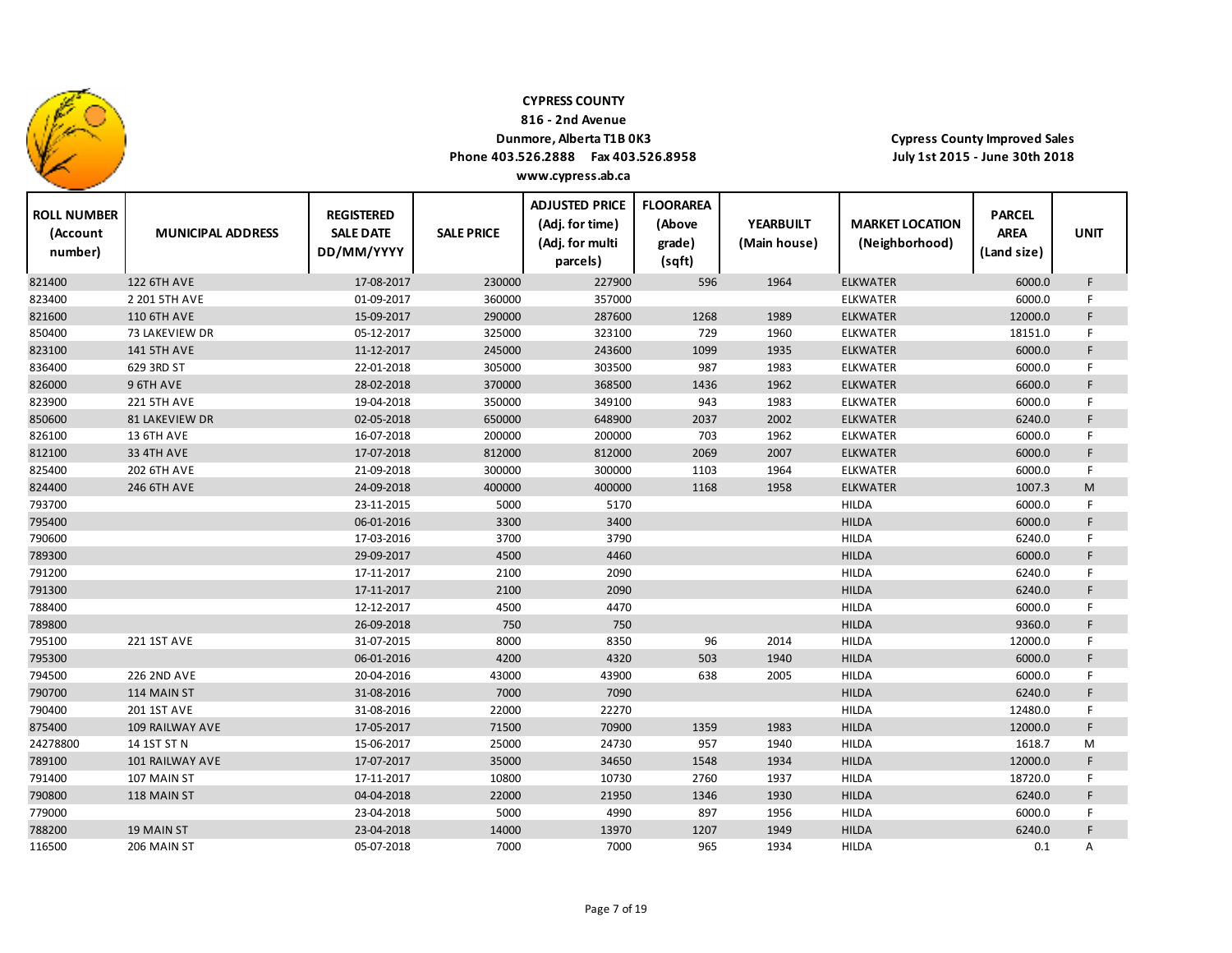

**816 ‐ 2nd Avenue**

### **Dunmore, Alberta T1B 0K3**

**Phone 403.526.2888 Fax 403.526.8958 www.cypress.ab.ca**

 $\top$ 

**Cypress County Improved Sales July 1st 2015 ‐ June 30th 2018**

Т

| <b>ROLL NUMBER</b><br>(Account<br>number) | <b>MUNICIPAL ADDRESS</b>    | <b>REGISTERED</b><br><b>SALE DATE</b><br>DD/MM/YYYY | <b>SALE PRICE</b> | <b>ADJUSTED PRICE</b><br>(Adj. for time)<br>(Adj. for multi<br>parcels) | <b>FLOORAREA</b><br>(Above<br>grade)<br>(sqft) | <b>YEARBUILT</b><br>(Main house) | <b>MARKET LOCATION</b><br>(Neighborhood) | <b>PARCEL</b><br><b>AREA</b><br>(Land size) | <b>UNIT</b> |
|-------------------------------------------|-----------------------------|-----------------------------------------------------|-------------------|-------------------------------------------------------------------------|------------------------------------------------|----------------------------------|------------------------------------------|---------------------------------------------|-------------|
| 875600                                    | <b>121 RAILWAY AVE</b>      | 16-07-2018                                          | 7000              | 7000                                                                    | 598                                            | 1928                             | <b>HILDA</b>                             | 12000.0                                     | F.          |
| 789700                                    | 8 MAIN ST                   | 19-07-2018                                          | 3500              | 3500                                                                    | 479                                            | 1943                             | <b>HILDA</b>                             | 3210.0                                      | F           |
| 875600                                    | <b>121 RAILWAY AVE</b>      | 22-10-2018                                          | 7500              | 7500                                                                    | 598                                            | 1928                             | <b>HILDA</b>                             | 12000.0                                     | F.          |
| 24348900                                  |                             | 10-09-2015                                          | 3571              | 3710                                                                    |                                                |                                  | <b>IRVINE</b>                            | 1983.0                                      | M           |
| 24360700                                  |                             | 10-09-2015                                          | 3571              | 3710                                                                    |                                                |                                  | <b>IRVINE</b>                            | 2023.4                                      | M           |
| 24353600                                  | 183 FRANCIS ST              | 08-08-2016                                          | 12000             | 12150                                                                   |                                                |                                  | <b>IRVINE</b>                            | 724.6                                       | M           |
| 24341900                                  | <b>41 SOUTH RAILWAY AVE</b> | 12-09-2016                                          | 12000             | 12120                                                                   |                                                |                                  | <b>IRVINE</b>                            | 458.9                                       | M           |
| 24342500                                  | 59 CHRISTIE ST              | 11-05-2017                                          | 17000             | 16860                                                                   |                                                |                                  | <b>IRVINE</b>                            | 2566.4                                      | M           |
| 24342900                                  | 73 THOMPSON ST              | 10-08-2017                                          | 30000             | 29730                                                                   |                                                |                                  | <b>IRVINE</b>                            | 4652.0                                      | M           |
| 24331700                                  | 167 ELGIN ST                | 05-01-2018                                          | 30000             | 29850                                                                   |                                                |                                  | <b>IRVINE</b>                            | 2227.7                                      | M           |
| 24344500                                  | 17 HEATHER CRT              | 15-07-2015                                          | 160000            | 167100                                                                  | 1061                                           | 1981                             | <b>IRVINE</b>                            | 602.0                                       | M           |
| 24332200                                  | 164 ELGIN ST                | 16-07-2015                                          | 49000             | 51200                                                                   | 937                                            | 1976                             | <b>IRVINE</b>                            | 557.4                                       | M           |
| 24346100                                  | <b>18 HEATHER CRT</b>       | 19-08-2015                                          | 150000            | 156300                                                                  | 1950                                           | 1978                             | <b>IRVINE</b>                            | 691.2                                       | M           |
| 24332800                                  | <b>131 DURHAM ST</b>        | 05-11-2015                                          | 45000             | 46500                                                                   | 930                                            | 1978                             | <b>IRVINE</b>                            | 557.4                                       | M           |
| 24336500                                  | <b>13 SOUTH RAILWAY AVE</b> | 09-11-2015                                          | 125000            | 129300                                                                  | 1092                                           | 1958                             | <b>IRVINE</b>                            | 1327.9                                      | M           |
| 24345800                                  | <b>49 HEATHER CRT</b>       | 17-11-2015                                          | 127500            | 131900                                                                  | 975                                            | 1978                             | <b>IRVINE</b>                            | 716.5                                       | M           |
| 24336500                                  | <b>13 SOUTH RAILWAY AVE</b> | 26-01-2016                                          | 125000            | 128700                                                                  | 1092                                           | 1958                             | <b>IRVINE</b>                            | 1327.9                                      | M           |
| 24347200                                  | 12 3008 TWP RD 115A         | 14-09-2016                                          | 332500            | 335800                                                                  | 1784                                           | 1997                             | <b>IRVINE</b>                            | 2.6                                         | Α           |
| 24353700                                  | 181 FRANCIS ST              | 13-06-2017                                          | 26000             | 25720                                                                   | 1091                                           | 1974                             | <b>IRVINE</b>                            | 724.6                                       | M           |
| 24336900                                  | 35 ROSS ST                  | 11-10-2017                                          | 255000            | 253100                                                                  | 1010                                           | 1956                             | <b>IRVINE</b>                            | 1114.8                                      | M           |
| 24331600                                  | <b>194 FRANCIS ST</b>       | 16-10-2017                                          | 86840             | 86200                                                                   | 1081                                           | 1976                             | <b>IRVINE</b>                            | 557.4                                       | M           |
| 24347700                                  | 16 3008 TWP RD 115A         | 10-01-2018                                          | 100000            | 99500                                                                   | 317                                            | 1986                             | <b>IRVINE</b>                            | 5.7                                         | A           |
| 24335700                                  | 50 PACIFIC AVE              | 11-04-2018                                          | 175000            | 174600                                                                  | 1578                                           | 1907                             | <b>IRVINE</b>                            | 942.0                                       | M           |
| 24347200                                  | 12 3008 TWP RD 115A         | 25-06-2018                                          | 360000            | 359700                                                                  | 1784                                           | 1997                             | <b>IRVINE</b>                            | 2.6                                         | Α           |
| 24348300                                  | 7 3008 TWP RD 115A          | 25-06-2018                                          | 390000            | 389700                                                                  | 1905                                           | 1978                             | <b>IRVINE</b>                            | 1.7                                         | A           |
| 24345900                                  | 51 HEATHER CRT              | 10-07-2018                                          | 200000            | 200000                                                                  | 1385                                           | 1977                             | <b>IRVINE</b>                            | 658.5                                       | M           |
| 24343700                                  | 1 HEATHER CRT               | 05-09-2018                                          | 175000            | 175000                                                                  | 1501                                           | 1977                             | <b>IRVINE</b>                            | 1104.4                                      | M           |
| 875800                                    |                             | 04-07-2016                                          | 8820              | 8950                                                                    |                                                |                                  | <b>SCHULER</b>                           | 6000.0                                      | F.          |
| 781500                                    | 116 RAILWAY AVE W           | 23-09-2016                                          | 14000             | 11820                                                                   |                                                |                                  | <b>SCHULER</b>                           | 6240.0                                      | F.          |
| 24019300                                  |                             | 27-09-2016                                          | 46700             | 47200                                                                   |                                                |                                  | <b>SCHULER</b>                           | 5.4                                         | Α           |
| 782000                                    | <b>30 CENTER ST</b>         | 26-08-2015                                          | 149000            | 155200                                                                  | 1090                                           | 1986                             | <b>SCHULER</b>                           | 12480.0                                     | F.          |
| 780200                                    | 113 1ST AVE W               | 03-02-2016                                          | 69000             | 70800                                                                   | 1425                                           | 1933                             | <b>SCHULER</b>                           | 6240.0                                      | F.          |
| 766500                                    | 81ST AVE E                  | 24-02-2016                                          | 65000             | 66700                                                                   |                                                |                                  | <b>SCHULER</b>                           | 2104.3                                      | M           |
| 876000                                    | 209 1ST AVE W               | 04-07-2016                                          | 138180            | 140200                                                                  | 1044                                           | 1972                             | <b>SCHULER</b>                           | 10800.0                                     | F           |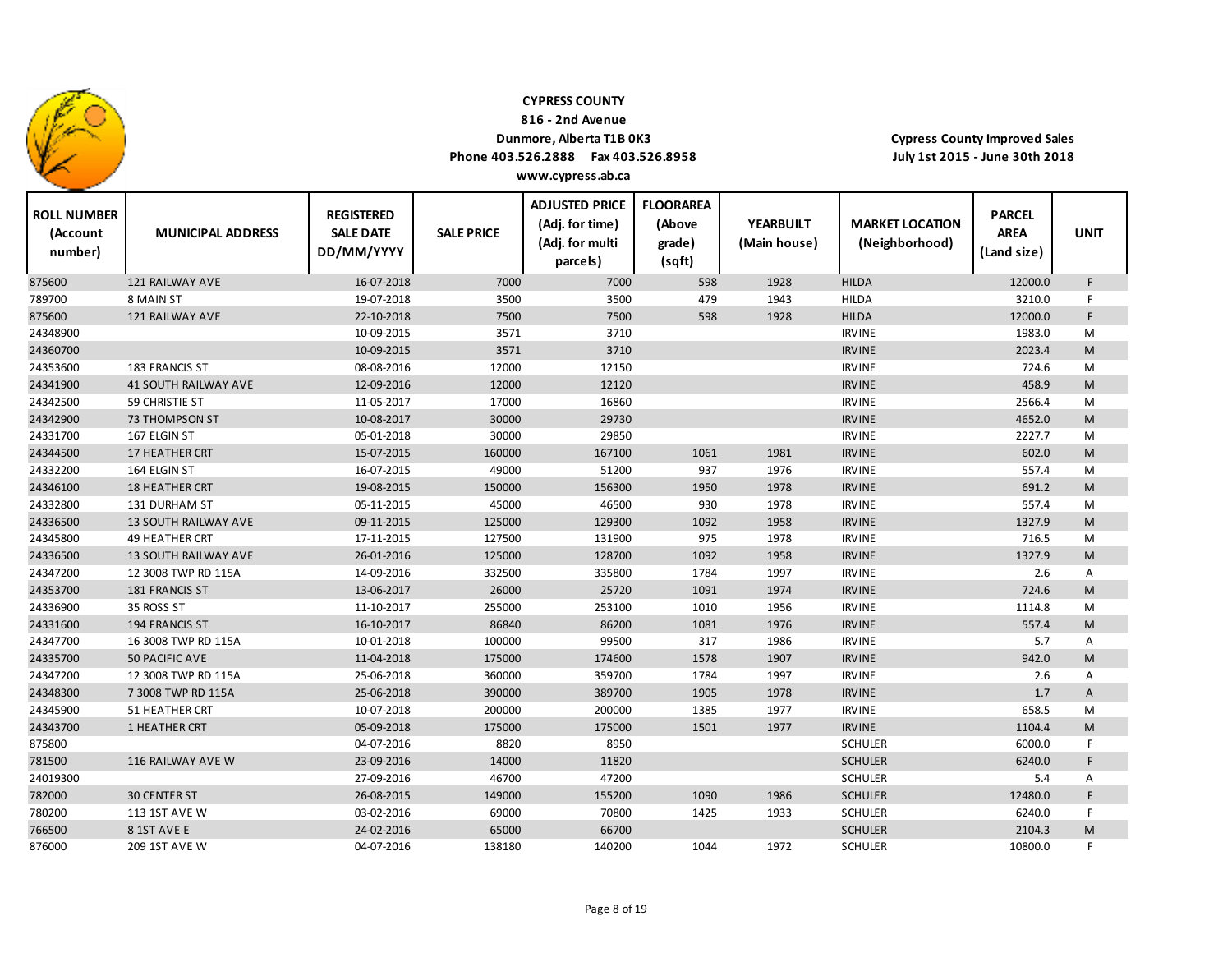

1051400

309 5TH ST

#### **CYPRESS COUNTY**

**816 ‐ 2nd Avenue**

## **Dunmore, Alberta T1B 0K3**

**Phone 403.526.2888 Fax 403.526.8958 www.cypress.ab.ca**

**Cypress County Improved Sales July 1st 2015 ‐ June 30th 2018**

| <b>ROLL NUMBER</b><br>(Account<br>number) | <b>MUNICIPAL ADDRESS</b> | <b>REGISTERED</b><br><b>SALE DATE</b><br>DD/MM/YYYY | <b>SALE PRICE</b> | <b>ADJUSTED PRICE</b><br>(Adj. for time)<br>(Adj. for multi<br>parcels) | <b>FLOORAREA</b><br>(Above<br>grade)<br>(sqft) | <b>YEARBUILT</b><br>(Main house) | <b>MARKET LOCATION</b><br>(Neighborhood) | <b>PARCEL</b><br><b>AREA</b><br>(Land size) | <b>UNIT</b> |  |
|-------------------------------------------|--------------------------|-----------------------------------------------------|-------------------|-------------------------------------------------------------------------|------------------------------------------------|----------------------------------|------------------------------------------|---------------------------------------------|-------------|--|
| 780600                                    | 30 1ST ST W              | 25-08-2016                                          | 30000             | 30370                                                                   | 1332                                           | 1923                             | <b>SCHULER</b>                           | 6240.0                                      | F.          |  |
| 785100                                    | 20 RAILWAY AVE E         | 04-01-2017                                          | 66000             | 66000                                                                   | 923                                            | 1930                             | <b>SCHULER</b>                           | 6240.0                                      | F.          |  |
| 90500                                     | 23 2ND ST E              | 02-02-2017                                          | 20000             | 19960                                                                   | 857                                            | 1933                             | <b>SCHULER</b>                           | 3116.0                                      | M           |  |
| 93600                                     | 216 1ST AVE W            | 24-04-2017                                          | 74000             | 73500                                                                   | 1037                                           | 1964                             | <b>SCHULER</b>                           | 0.5                                         | Α           |  |
| 876400                                    | 216 RAILWAY AVE W        | 18-05-2017                                          | 157000            | 155700                                                                  | 1344                                           | 1981                             | <b>SCHULER</b>                           | 18720.0                                     | F.          |  |
| 24706600                                  | <b>210 1ST AVE W</b>     | 27-07-2017                                          | 250000            | 247500                                                                  | 2364                                           | 1979                             | <b>SCHULER</b>                           | 0.9                                         | A           |  |
| 780400                                    | <b>105 1ST AVE W</b>     | 26-06-2018                                          | 82500             | 82400                                                                   | 1096                                           | 1962                             | <b>SCHULER</b>                           | 6240.0                                      | F           |  |
| 14898900                                  | 233 MILDRED ST           | 28-09-2015                                          | 42500             | 44200                                                                   |                                                |                                  | <b>SEVEN PERSONS</b>                     | 905.8                                       | M           |  |
| 14899000                                  | 249 MILDRED ST           | 12-04-2016                                          | 40000             | 40900                                                                   |                                                |                                  | <b>SEVEN PERSONS</b>                     | 905.8                                       | M           |  |
| 24499400                                  | 631 TOKAR RD             | 19-01-2017                                          | 42000             | 42000                                                                   |                                                |                                  | <b>SEVEN PERSONS</b>                     | 882.5                                       | M           |  |
| 24434400                                  | 506 BASSETT ST           | 16-07-2015                                          | 380000            | 396800                                                                  | 1146                                           | 1979                             | <b>SEVEN PERSONS</b>                     | 15.2                                        | A           |  |
| 674300                                    | <b>639 TOKAR ROAD</b>    | 22-07-2015                                          | 315000            | 329000                                                                  |                                                |                                  | <b>SEVEN PERSONS</b>                     | 38.9                                        | Α           |  |
| 14899800                                  | 234 DRINNAN ST           | 26-08-2015                                          | 305000            | 317700                                                                  | 1200                                           | 1996                             | <b>SEVEN PERSONS</b>                     | 905.8                                       | M           |  |
| 14895900                                  | 173 DRINNAN ST           | 14-12-2015                                          | 102500            | 105800                                                                  |                                                |                                  | <b>SEVEN PERSONS</b>                     | 13000.0                                     | F.          |  |
| 14900100                                  | 210 DRINNAN ST           | 08-01-2016                                          | 320000            | 329400                                                                  | 1329                                           | 1995                             | <b>SEVEN PERSONS</b>                     | 1207.7                                      | M           |  |
| 19842200                                  | 22 5TH AVE               | 27-01-2016                                          | 380000            | 391100                                                                  | 2991                                           | 1994                             | <b>SEVEN PERSONS</b>                     | 1.0                                         | Α           |  |
| 856900                                    | <b>168 RAILWAY ST</b>    | 15-11-2016                                          | 177000            | 177900                                                                  | 1523                                           | 2006                             | <b>SEVEN PERSONS</b>                     | 14983.0                                     | F           |  |
| 14899500                                  | 250 DRINNAN ST           | 24-05-2017                                          | 330000            | 327200                                                                  | 1938                                           | 1995                             | <b>SEVEN PERSONS</b>                     | 1207.7                                      | M           |  |
| 858900                                    | 225 FOSTER ST            | 08-06-2017                                          | 387500            | 383300                                                                  | 1329                                           | 2002                             | <b>SEVEN PERSONS</b>                     | 16250.0                                     | F.          |  |
| 756600                                    | 373 LEONARD ST           | 19-07-2017                                          | 253000            | 250500                                                                  | 2016                                           | 1910                             | <b>SEVEN PERSONS</b>                     | 26000.0                                     | F.          |  |
| 24393300                                  |                          | 04-08-2017                                          | 121220            | 120100                                                                  | 1436                                           | 1990                             | <b>SEVEN PERSONS</b>                     | 1961.2                                      | M           |  |
| 24393400                                  | 229 DRINNAN ST           | 04-08-2017                                          | 197780            | 196000                                                                  | 1447                                           | 1968                             | <b>SEVEN PERSONS</b>                     | 1358.3                                      | M           |  |
| 14899100                                  | 257 MILDRED ST           | 16-11-2017                                          | 255000            | 253300                                                                  | 891                                            | 2000                             | <b>SEVEN PERSONS</b>                     | 905.8                                       | M           |  |
| 756400                                    | 2 313 LEONARD ST         | 17-01-2018                                          | 110000            | 109500                                                                  | 1153                                           | 1990                             | <b>SEVEN PERSONS</b>                     | 9750.0                                      | F.          |  |
| 1051000                                   |                          | 19-07-2016                                          | 14850             | 15070                                                                   |                                                |                                  | <b>SUFFIELD</b>                          | 7800.0                                      | F.          |  |
| 1104600                                   | 405 3RD ST               | 18-11-2016                                          | 12000             | 12060                                                                   |                                                |                                  | <b>SUFFIELD</b>                          | 3250.0                                      |             |  |
| 1104700                                   |                          | 18-11-2016                                          | 12000             | 12060                                                                   |                                                |                                  | <b>SUFFIELD</b>                          | 3250.0                                      | F.          |  |
| 1046800                                   |                          | 29-11-2016                                          | 13765             | 13840                                                                   |                                                |                                  | <b>SUFFIELD</b>                          | 6500.0                                      | F           |  |
| 1049900                                   |                          | 03-05-2017                                          | 10650             | 10560                                                                   |                                                |                                  | <b>SUFFIELD</b>                          | 6500.0                                      | F.          |  |
| 24240800                                  |                          | 12-09-2017                                          | 36000             | 35700                                                                   |                                                |                                  | <b>SUFFIELD</b>                          | 3035.0                                      | M           |  |
| 1002600                                   |                          | 05-04-2018                                          | 125000            | 99800                                                                   |                                                |                                  | <b>SUFFIELD</b>                          | 30.1                                        | A           |  |
| 1103500                                   |                          | 06-06-2018                                          | 9900              | 9890                                                                    |                                                |                                  | <b>SUFFIELD</b>                          | 7150.0                                      |             |  |
| 1051500                                   |                          | 07-07-2015                                          | 54316             | 56700                                                                   | 935                                            | 1979                             | <b>SUFFIELD</b>                          | 6500.0                                      |             |  |

ST 07‐07‐2015 92484 96600 1294 1912 SUFFIELD 13000.0 F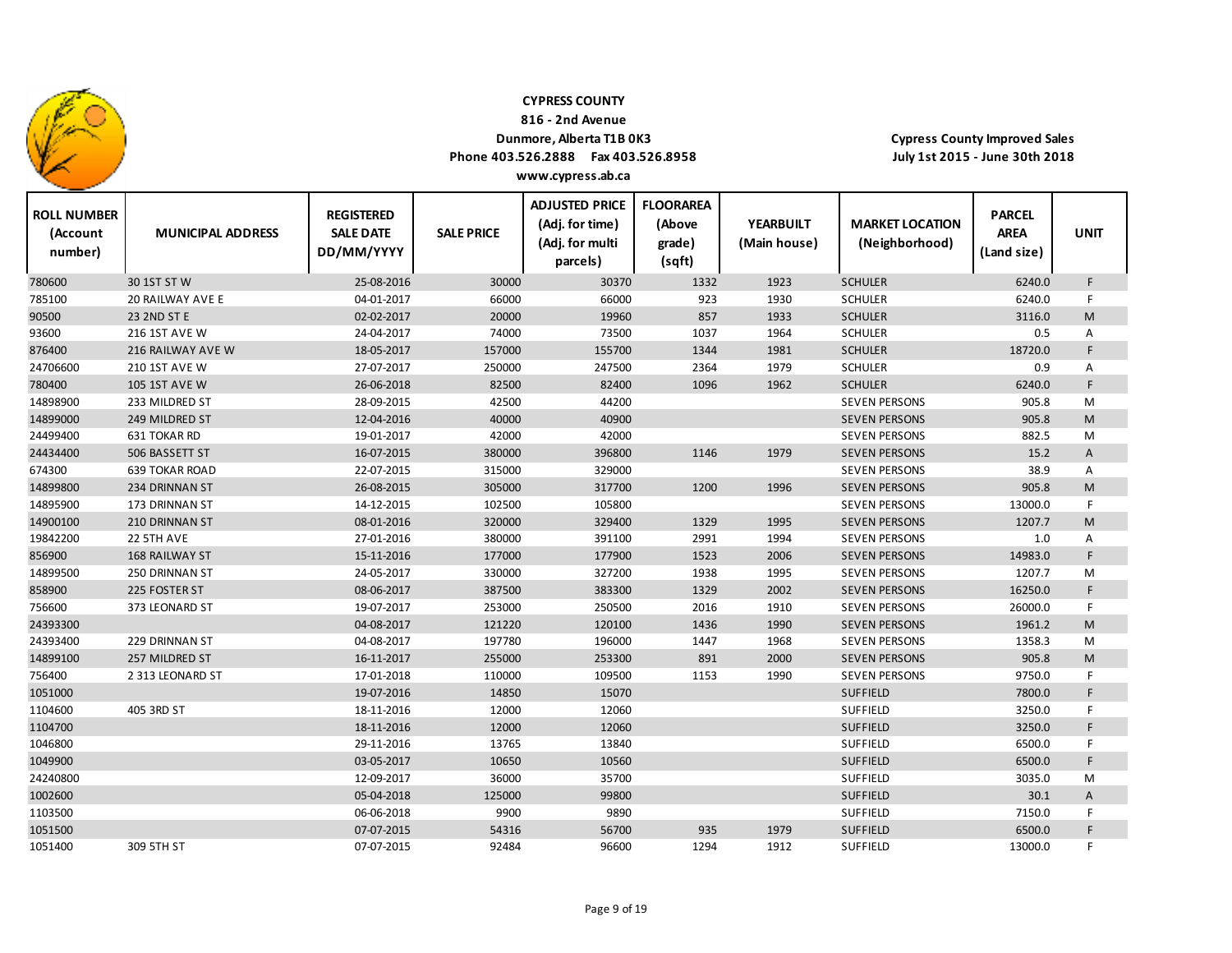

**816 ‐ 2nd Avenue**

### **Dunmore, Alberta T1B 0K3**

**Phone 403.526.2888 Fax 403.526.8958 www.cypress.ab.ca**

| <b>ROLL NUMBER</b><br>(Account<br>number) | <b>MUNICIPAL ADDRESS</b>   | <b>REGISTERED</b><br><b>SALE DATE</b><br>DD/MM/YYYY | <b>SALE PRICE</b> | <b>ADJUSTED PRICE</b><br>(Adj. for time)<br>(Adj. for multi<br>parcels) | <b>FLOORAREA</b><br>(Above<br>grade)<br>(sqft) | <b>YEARBUILT</b><br>(Main house) | <b>MARKET LOCATION</b><br>(Neighborhood) | <b>PARCEL</b><br><b>AREA</b><br>(Land size) | <b>UNIT</b> |  |
|-------------------------------------------|----------------------------|-----------------------------------------------------|-------------------|-------------------------------------------------------------------------|------------------------------------------------|----------------------------------|------------------------------------------|---------------------------------------------|-------------|--|
| 1101900                                   | 321 4TH ST                 | 20-10-2015                                          | 65000             | 67400                                                                   | 1138                                           | 1976                             | <b>SUFFIELD</b>                          | 9750.0                                      | F.          |  |
| 1047300                                   |                            | 10-03-2016                                          | 21600             | 22130                                                                   | 397                                            | 1960                             | <b>SUFFIELD</b>                          | 6500.0                                      | F           |  |
| 1047400                                   | <b>253 ILLINGWORTH AVE</b> | 10-03-2016                                          | 98400             | 100800                                                                  | 1198                                           | 1905                             | <b>SUFFIELD</b>                          | 13000.0                                     | F.          |  |
| 21051100                                  | 640 2ND ST                 | 10-03-2016                                          | 152000            | 155700                                                                  | 715                                            | 1948                             | SUFFIELD                                 | 9750.0                                      | F           |  |
| 1050400                                   | 155 MCGREGOR AVE           | 19-07-2016                                          | 18150             | 18420                                                                   |                                                |                                  | <b>SUFFIELD</b>                          | 9750.0                                      | F           |  |
| 1050500                                   | 341 5TH ST                 | 19-07-2016                                          | 132000            | 134000                                                                  | 1071                                           | 1982                             | SUFFIELD                                 | 7150.0                                      | F           |  |
| 1105600                                   | 413 4TH ST                 | 02-11-2016                                          | 22000             | 22120                                                                   | 777                                            | 1974                             | <b>SUFFIELD</b>                          | 6500.0                                      | F.          |  |
| 1055800                                   | 421 3RD ST                 | 18-11-2016                                          | 64000             | 44200                                                                   | 930                                            | 1975                             | <b>SUFFIELD</b>                          | 9750.0                                      | F           |  |
| 1104400                                   | 409 3RD ST                 | 18-11-2016                                          | 112000            | 112600                                                                  | 1610                                           | 1981                             | <b>SUFFIELD</b>                          | 6500.0                                      | F.          |  |
| 1046400                                   | 206 1ST ST                 | 29-11-2016                                          | 71235             | 71600                                                                   | 833                                            | 1952                             | SUFFIELD                                 | 6854.0                                      | F.          |  |
| 1105200                                   | 421 4TH ST                 | 14-02-2017                                          | 128000            | 127800                                                                  | 1345                                           | 1977                             | <b>SUFFIELD</b>                          | 13000.0                                     | F           |  |
| 22232400                                  | 544 1ST ST                 | 14-03-2017                                          | 160000            | 159400                                                                  | 1137                                           | 1983                             | SUFFIELD                                 | 3250.0                                      | F.          |  |
| 17952400                                  | 608 3RD ST                 | 22-04-2017                                          | 160000            | 159000                                                                  | 1412                                           | 1975                             | <b>SUFFIELD</b>                          | 1.6                                         | A           |  |
| 1098700                                   | 345 6TH ST                 | 03-05-2017                                          | 109350            | 108400                                                                  | 1266                                           | 1984                             | SUFFIELD                                 | 13000.0                                     | F.          |  |
| 21050800                                  | 624 2ND ST                 | 13-06-2017                                          | 147000            | 145400                                                                  | 900                                            | 1955                             | <b>SUFFIELD</b>                          | 9750.0                                      | F.          |  |
| 14985700                                  |                            | 26-06-2017                                          | 24000             | 23740                                                                   |                                                |                                  | <b>SUFFIELD</b>                          | 13000.0                                     | F.          |  |
| 1049000                                   | 204 6TH ST                 | 05-07-2017                                          | 237500            | 235100                                                                  | 2088                                           | 1976                             | <b>SUFFIELD</b>                          | 6500.0                                      | F           |  |
| 24240700                                  |                            | 12-09-2017                                          | 35000             | 34710                                                                   |                                                |                                  | <b>SUFFIELD</b>                          | 2509.0                                      | M           |  |
| 24240900                                  | 119 GRENFELL AVE           | 12-09-2017                                          | 169000            | 167600                                                                  | 3200                                           | 2001                             | <b>SUFFIELD</b>                          | 3682.5                                      | M           |  |
| 1058600                                   | 401 5TH ST                 | 26-09-2017                                          | 144900            | 143700                                                                  | 930                                            | 1950                             | <b>SUFFIELD</b>                          | 6500.0                                      | F           |  |
| 1100800                                   | 332 5TH ST                 | 17-01-2018                                          | 40000             | 39800                                                                   | 385                                            | 1986                             | <b>SUFFIELD</b>                          | 13000.0                                     | F           |  |
| 1101900                                   | 321 4TH ST                 | 14-02-2018                                          | 60000             | 59800                                                                   | 1138                                           | 1976                             | SUFFIELD                                 | 9750.0                                      | F.          |  |
| 21049500                                  | 629 3RD ST                 | 25-04-2018                                          | 170000            | 169600                                                                  | 1530                                           | 2007                             | <b>SUFFIELD</b>                          | 9750.0                                      | F.          |  |
| 14967400                                  | 413 2ND ST                 | 06-06-2018                                          | 45100             | 45100                                                                   | 930                                            | 1977                             | <b>SUFFIELD</b>                          | 7670.0                                      | F           |  |
| 1101000                                   | 344 5TH ST                 | 06-09-2018                                          | 45000             | 45000                                                                   | 1429                                           | 1976                             | <b>SUFFIELD</b>                          | 13000.0                                     | F.          |  |
| 1106900                                   | 152 MCGREGOR AVE           | 15-10-2018                                          | 54000             | 54000                                                                   | 1225                                           | 1974                             | <b>SUFFIELD</b>                          | 16250.0                                     | F.          |  |
| 764100                                    | 109 CHRISTMAN AVE          | 22-08-2016                                          | 123710            | 125200                                                                  | 786                                            | 1954                             | VEINERVILLE                              | 6250.0                                      | F           |  |
| 24015100                                  | 110 CARTWRIGHT AVE         | 19-09-2017                                          | 220000            | 218200                                                                  | 1017                                           | 1994                             | VEINERVILLE                              | 9251.0                                      | F.          |  |
| 24015200                                  | <b>108 CARTWRIGHT AVE</b>  | 08-12-2017                                          | 437000            | 434500                                                                  | 2199                                           | 1978                             | VEINERVILLE                              | 11421.0                                     | F           |  |
| 762400                                    | 103 CARTWRIGHT AVE         | 01-03-2018                                          | 210000            | 209300                                                                  | 801                                            | 1954                             | VEINERVILLE                              | 6250.0                                      | F.          |  |
| 762700                                    | 109 CARTWRIGHT AVE         | 02-08-2018                                          | 60000             | 60000                                                                   | 953                                            | 1974                             | VEINERVILLE                              | 6250.0                                      | F.          |  |
| 24235600                                  | <b>5 NATALIE ST</b>        | 01-10-2018                                          | 515000            | 515000                                                                  | 1708                                           | 1988                             | VEINERVILLE                              | 1821.0                                      | М           |  |
| 768200                                    |                            | 02-10-2015                                          | 8400              | 8710                                                                    |                                                |                                  | <b>WALSH</b>                             | 12000.0                                     | F           |  |
| 872100                                    |                            | 25-02-2016                                          | 6500              | 6670                                                                    |                                                |                                  | WALSH                                    | 16900.0                                     |             |  |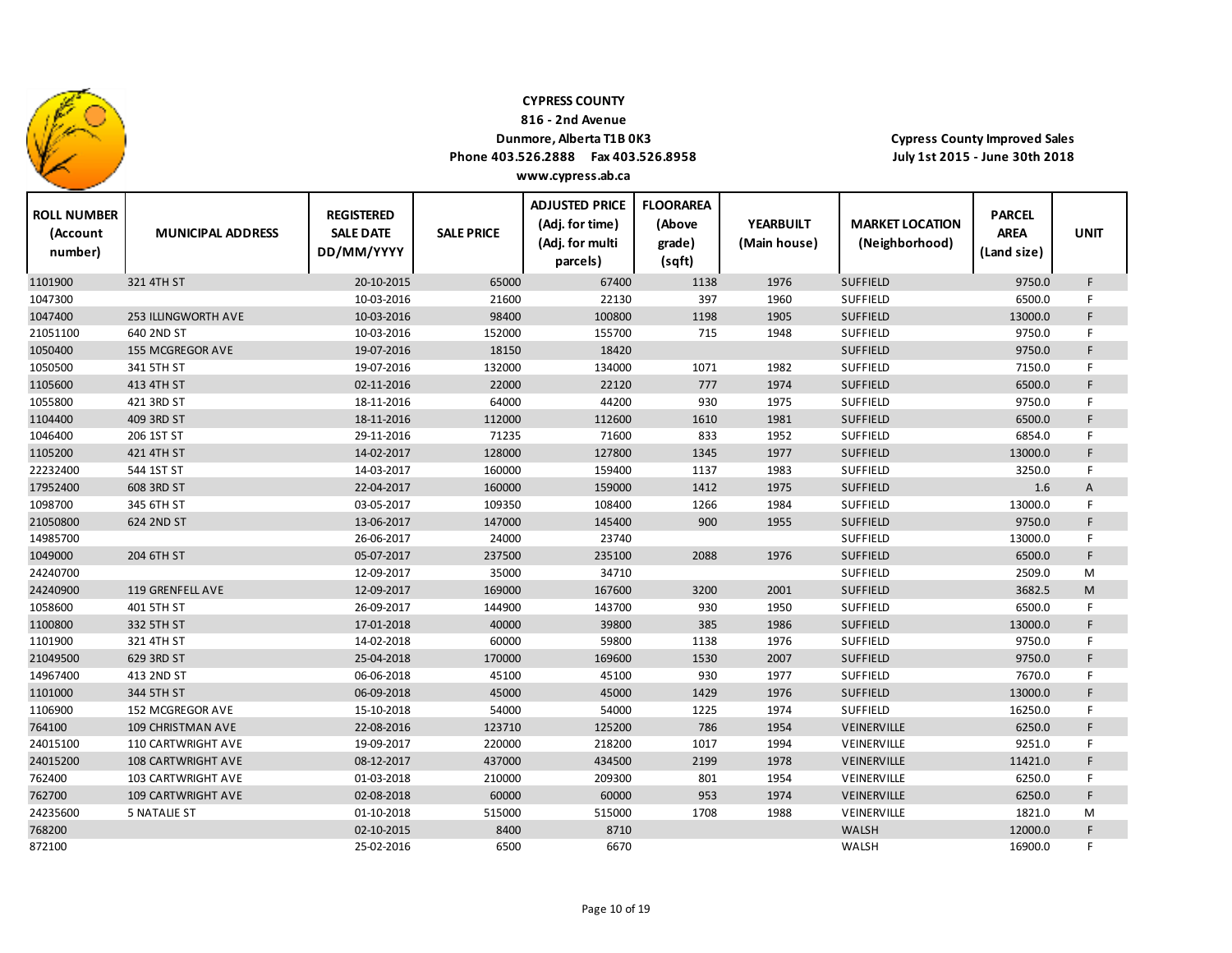

**816 ‐ 2nd Avenue**

## **Dunmore, Alberta T1B 0K3**

**Phone 403.526.2888 Fax 403.526.8958**

**Cypress County Improved Sales July 1st 2015 ‐ June 30th 2018**

| <b>ROLL NUMBER</b><br>(Account<br>number) | <b>MUNICIPAL ADDRESS</b> | <b>REGISTERED</b><br><b>SALE DATE</b><br>DD/MM/YYYY | <b>SALE PRICE</b> | <b>ADJUSTED PRICE</b><br>(Adj. for time)<br>(Adj. for multi<br>parcels) | <b>FLOORAREA</b><br>(Above<br>grade)<br>(sqft) | <b>YEARBUILT</b><br>(Main house) | <b>MARKET LOCATION</b><br>(Neighborhood) | <b>PARCEL</b><br><b>AREA</b><br>(Land size) | <b>UNIT</b>  |
|-------------------------------------------|--------------------------|-----------------------------------------------------|-------------------|-------------------------------------------------------------------------|------------------------------------------------|----------------------------------|------------------------------------------|---------------------------------------------|--------------|
| 870200                                    |                          | 30-09-2016                                          | 19000             | 19190                                                                   |                                                |                                  | <b>WALSH</b>                             | 36000.0                                     | F            |
| 872100                                    |                          | 02-12-2016                                          | 5000              | 5020                                                                    |                                                |                                  | WALSH                                    | 16900.0                                     | F            |
| 47900                                     |                          | 06-09-2017                                          | 43400             | 43000                                                                   |                                                |                                  | WALSH                                    | 0.9                                         | A            |
| 862500                                    |                          | 23-09-2017                                          | 7200              | 7140                                                                    |                                                |                                  | <b>WALSH</b>                             | 6760.0                                      | F            |
| 767400                                    |                          | 23-09-2017                                          | 12500             | 12400                                                                   |                                                |                                  | <b>WALSH</b>                             | 10140.0                                     | F            |
| 864100                                    |                          | 02-10-2015                                          | 10100             | 10470                                                                   | 160                                            | 1990                             | WALSH                                    | 6000.0                                      | F            |
| 768100                                    | 1 BEATTIE ST             | 02-10-2015                                          | 41500             | 43000                                                                   | 1900                                           | 1916                             | WALSH                                    | 14380.0                                     | F            |
| 24429700                                  | 478 LEHR ST              | 19-11-2015                                          | 140000            | 144800                                                                  | 1053                                           | 1966                             | WALSH                                    | 3.5                                         | Α            |
| 864800                                    | <b>322 2ND AVE</b>       | 31-05-2016                                          | 110000            | 112200                                                                  | 1087                                           | 1980                             | <b>WALSH</b>                             | 18000.0                                     | F            |
| 767300                                    | 14 GRANT ST              | 14-09-2016                                          | 50000             | 50500                                                                   | 1310                                           | 1930                             | WALSH                                    | 1.9                                         | Α            |
| 773900                                    |                          | 21-04-2017                                          | 10650             | 10580                                                                   | 505                                            | 1960                             | <b>WALSH</b>                             | 6000.0                                      | F            |
| 729600                                    | 62 6TH AVE               | 06-09-2017                                          | 266600            | 264400                                                                  | 1311                                           | 1967                             | WALSH                                    | 3.9                                         | Α            |
| 862000                                    | <b>11 RAILWAY ST</b>     | 23-09-2017                                          | 135300            | 134200                                                                  | 1012                                           | 1910                             | <b>WALSH</b>                             | 16900.0                                     | F            |
| 52000                                     | 702 ARTHUR ST            | 30-05-2018                                          | 335500            | 334900                                                                  | 956                                            | 1980                             | WALSH                                    | 32.7                                        | Α            |
| 774600                                    | 309 3RD AVE              | 06-06-2018                                          | 32500             | 32470                                                                   | 818                                            | 1937                             | <b>WALSH</b>                             | 24000.0                                     | F            |
| 983300                                    | 7509 TWP RD 140A         | 05-07-2016                                          | 325000            | 329800                                                                  | 1200                                           | 2015                             | <b>BOWELL</b>                            | 2.6                                         | Α            |
| 19838800                                  | 7506 TWP RD 140A         | 26-10-2016                                          | 90000             | 90700                                                                   | 1329                                           | 1972                             | <b>BOWELL</b>                            | 4.1                                         | A            |
| 983100                                    | 7511 TWP RD 140A         | 07-03-2018                                          | 320000            | 318900                                                                  | 1838                                           | 2007                             | <b>BOWELL</b>                            | 2.1                                         | A            |
| 24666500                                  |                          | 09-09-2017                                          | 214285            | 212500                                                                  |                                                |                                  | 11                                       | 3.7                                         | A            |
| 645600                                    | 6218 TWP RD 122          | 08-06-2018                                          | 950000            | 949200                                                                  |                                                |                                  | 11                                       | 75.7                                        | Α            |
| 24024700                                  | 5 5519 SOUTH BOUNDARY RD | 11-09-2015                                          | 525000            | 545600                                                                  |                                                |                                  | 11                                       | 5.0                                         | A            |
| 24384600                                  | 28 6213 TWP RD 122       | 17-11-2015                                          | 565000            | 584300                                                                  | 1645                                           | 1999                             | 11                                       | 1.6                                         | Α            |
| 24392900                                  | 6217A HWY 3              | 05-01-2016                                          | 650000            | 669000                                                                  | 2125                                           | 2004                             | 11                                       | 2.1                                         | $\mathsf{A}$ |
| 24473800                                  | 6220A TWP RD 121A        | 10-03-2016                                          | 561000            | 574700                                                                  | 1307                                           | 2003                             | 11                                       | 4.8                                         | Α            |
| 24024100                                  | 9 5519 SOUTH BOUNDARY RD | 23-08-2016                                          | 975000            | 987100                                                                  | 2053                                           | 1992                             | 11                                       | 4.3                                         | $\mathsf{A}$ |
| 24309400                                  | 1 6213 TWP RD 122        | 14-06-2018                                          | 390000            | 389700                                                                  | 1529                                           | 1999                             | 11                                       | 1.2                                         | Α            |
| 559800                                    |                          | 22-04-2016                                          | 10500             | 10730                                                                   |                                                |                                  | 12                                       | 2.7                                         | $\mathsf{A}$ |
| 20841900                                  | 12 11418 EAGLE BUTTE RD  | 10-11-2015                                          | 374500            | 387300                                                                  | 1181                                           | 1976                             | 12                                       | 3.1                                         | Α            |
| 20194000                                  | 3 11428 JOSEPHBURG TR    | 17-11-2015                                          | 350000            | 362000                                                                  | 1817                                           | 1971                             | 12                                       | 3.9                                         | A            |
| 20841200                                  | 2 11418 EAGLE BUTTE RD   | 05-01-2016                                          | 553000            | 569200                                                                  | 1848                                           | 1995                             | 12                                       | 3.1                                         | Α            |
| 558700                                    | 11419 EAGLE BUTTE RD     | 30-08-2016                                          | 935000            | 946600                                                                  | 3667                                           | 2014                             | 12                                       | 7.0                                         | A            |
| 24394800                                  | 23 11517 RGE RD 53       | 09-09-2016                                          | 680000            | 686800                                                                  | 1763                                           | 2000                             | 12                                       | 1.4                                         | Α            |
| 24287400                                  | 11 11418 EAGLE BUTTE RD  | 12-10-2016                                          | 800000            | 806200                                                                  | 3052                                           | 1978                             | 12                                       | 5.8                                         | Α            |
| 24558500                                  | 33 11418 EAGLE BUTTE RD  | 03-11-2016                                          | 642500            | 645900                                                                  | 1696                                           | 2008                             | 12                                       | 2.0                                         | Α            |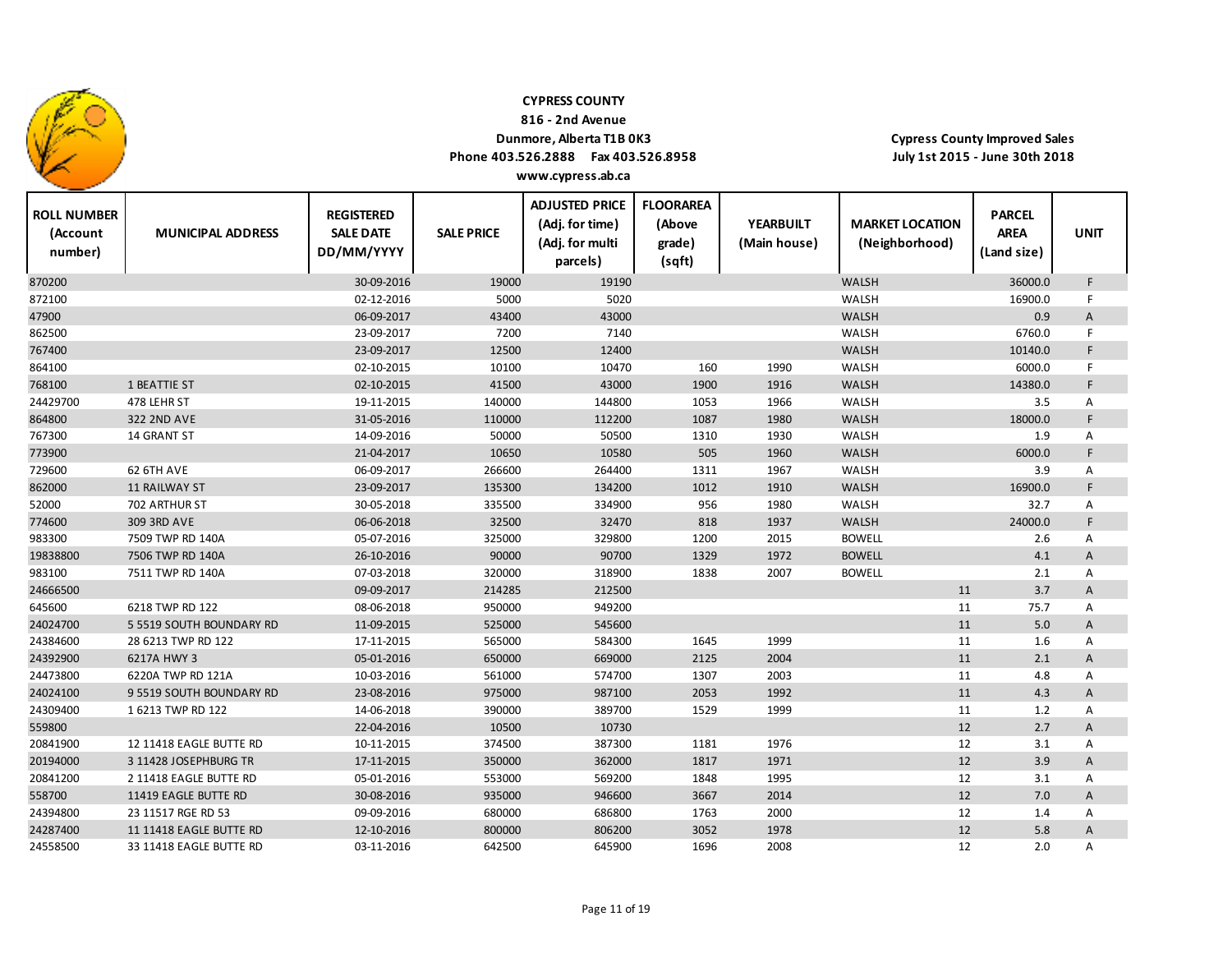

**816 ‐ 2nd Avenue**

## **Dunmore, Alberta T1B 0K3**

**Phone 403.526.2888 Fax 403.526.8958 www.cypress.ab.ca**

| <b>ROLL NUMBER</b><br>(Account<br>number) | <b>MUNICIPAL ADDRESS</b>      | <b>REGISTERED</b><br><b>SALE DATE</b><br>DD/MM/YYYY | <b>SALE PRICE</b> | <b>ADJUSTED PRICE</b><br>(Adj. for time)<br>(Adj. for multi<br>parcels) | <b>FLOORAREA</b><br>(Above<br>grade)<br>(sqft) | <b>YEARBUILT</b><br>(Main house) | <b>MARKET LOCATION</b><br>(Neighborhood) | <b>PARCEL</b><br><b>AREA</b><br>(Land size) | <b>UNIT</b>  |
|-------------------------------------------|-------------------------------|-----------------------------------------------------|-------------------|-------------------------------------------------------------------------|------------------------------------------------|----------------------------------|------------------------------------------|---------------------------------------------|--------------|
| 20841400                                  | 7 11418 EAGLE BUTTE RD        | 20-04-2017                                          | 675000            | 670800                                                                  | 1858                                           | 1976                             | 12                                       | 3.2                                         | $\mathsf{A}$ |
| 24037000                                  | 26 11418 EAGLE BUTTE RD       | 24-08-2017                                          | 739000            | 732300                                                                  | 2091                                           | 1994                             | 12                                       | 2.7                                         | A            |
| 24558300                                  | 29 11418 EAGLE BUTTE RD       | 06-04-2018                                          | 645000            | 643400                                                                  | 1811                                           | 2007                             | 12                                       | 2.3                                         | A            |
| 24393900                                  | 3 11517 RGE RD 53             | 23-04-2018                                          | 730000            | 728200                                                                  | 2836                                           | 2007                             | 12                                       | 1.5                                         | Α            |
| 20841700                                  | 8 11418 EAGLE BUTTE RD        | 14-05-2018                                          | 586000            | 585000                                                                  | 1421                                           | 1978                             | 12                                       | 3.2                                         | A            |
| 20841600                                  | 10 11418 EAGLE BUTTE RD       | 26-06-2018                                          | 781000            | 780400                                                                  | 2144                                           | 1994                             | 12                                       | 3.9                                         | Α            |
| 24558900                                  | 41 11418 EAGLE BUTTE RD       | 15-09-2018                                          | 670000            | 670000                                                                  | 1603                                           | 2007                             | 12                                       | 3.4                                         | A            |
| 24037300                                  | 34 11418 EAGLE BUTTE RD       | 19-10-2018                                          | 870000            | 870000                                                                  | 1750                                           | 2007                             | 12                                       | 2.4                                         | Α            |
| 24706800                                  | 12211 RGE RD 63               | 10-02-2016                                          | 436763            | 448500                                                                  |                                                |                                  | 13                                       | 57.8                                        | Α            |
| 636800                                    |                               | 06-08-2016                                          | 360000            | 364500                                                                  |                                                |                                  | 13                                       | 79.9                                        | Α            |
| 639900                                    |                               | 28-02-2017                                          | 745000            | 743700                                                                  |                                                |                                  | 13                                       | 44.7                                        | Α            |
| 24705600                                  |                               | 24-03-2017                                          | 285950            | 284800                                                                  |                                                |                                  | 13                                       | 3.0                                         | Α            |
| 24705500                                  |                               | 09-05-2017                                          | 405650            | 402200                                                                  |                                                |                                  | 13                                       | 4.3                                         | Α            |
| 24658000                                  | 12 6232 TWP RD 121A           | 23-05-2017                                          | 166250            | 164800                                                                  |                                                |                                  | 13                                       | 2.1                                         | A            |
| 22222800                                  | 6 12025 BLACK & WHITE TRAIL   | 28-08-2017                                          | 115000            | 114000                                                                  |                                                |                                  | 13                                       | 6.7                                         | A            |
| 22222800                                  | 6 12025 BLACK & WHITE TRAIL   | 07-12-2017                                          | 115000            | 114300                                                                  |                                                |                                  | 13                                       | 6.7                                         | Α            |
| 24705300                                  |                               | 07-06-2018                                          | 311850            | 311600                                                                  |                                                |                                  | 13                                       | 2.9                                         | A            |
| 24025000                                  | 12112B RGE RD 55              | 02-09-2015                                          | 780000            | 810600                                                                  | 3805                                           | 2004                             | 13                                       | 2.6                                         | Α            |
| 24272700                                  | 14 12013B BLACK & WHITE TRAIL | 18-09-2015                                          | 1149000           | 1194000                                                                 | 4137                                           | 1996                             | 13                                       | 2.2                                         | A            |
| 24296300                                  | 6218A TWP RD 121A             | 16-10-2015                                          | 605000            | 627200                                                                  | 1730                                           | 1999                             | 13                                       | 2.8                                         | Α            |
| 22222200                                  | 12027 BLACK & WHITE TRAIL     | 16-02-2016                                          | 1000000           | 1026800                                                                 | 2101                                           | 2007                             | 13                                       | 2.6                                         | A            |
| 24289700                                  | 5427 TWP RD 121               | 14-09-2016                                          | 645000            | 651500                                                                  | 1832                                           | 1999                             | 13                                       | 1.9                                         | Α            |
| 18814100                                  | 2 12017 RGE RD 60             | 17-10-2016                                          | 1195000           | 1204200                                                                 | 2404                                           | 1998                             | 13                                       | 20.3                                        | A            |
| 24289600                                  | 5425 TWP RD 121               | 26-01-2017                                          | 789000            | 789500                                                                  | 1808                                           | 1999                             | 13                                       | 2.0                                         | Α            |
| 24273300                                  | 2 12013B BLACK & WHITE TRAIL  | 31-05-2017                                          | 800000            | 793200                                                                  | 2971                                           | 1998                             | 13                                       | 1.8                                         | A            |
| 24273100                                  | 6 12013B BLACK & WHITE TRAIL  | 25-07-2017                                          | 610000            | 603900                                                                  | 1933                                           | 1996                             | 13                                       | 2.2                                         | Α            |
| 24658100                                  | 16 6232 TWP RD 121A           | 31-08-2017                                          | 750437            | 743600                                                                  |                                                |                                  | 13                                       | 2.1                                         | A            |
| 22234200                                  | 12027 RGE RD 55               | 21-11-2017                                          | 1200000           | 1192100                                                                 | 2142                                           | 1994                             | 13                                       | 14.0                                        | Α            |
| 22589400                                  | 12116 RGE RD 55               | 08-02-2018                                          | 414930            | 413200                                                                  | 1362                                           | 1971                             | 13                                       | 2.0                                         | A            |
| 24289900                                  | 5429B TWP RD 121              | 02-03-2018                                          | 680000            | 677700                                                                  | 2643                                           | 1999                             | 13                                       | 1.9                                         | Α            |
| 641900                                    | 6310 HWY 3                    | 08-05-2018                                          | 885000            | 779700                                                                  | 2473                                           | 1975                             | 13                                       | 72.1                                        | A            |
| 24201600                                  | 12202 RGE RD 63               | 09-05-2018                                          | 500000            | 484200                                                                  | 1139                                           | 1977                             | 13                                       | 3.0                                         | А            |
| 24657900                                  | 8 6232 TWP RD 121A            | 27-09-2018                                          | 495000            | 495000                                                                  | 1321                                           | 2013                             | 13                                       | 2.2                                         | Α            |
| 24708700                                  |                               | 30-11-2015                                          | 325000            | 103400                                                                  |                                                |                                  | 14                                       | 4.5                                         | А            |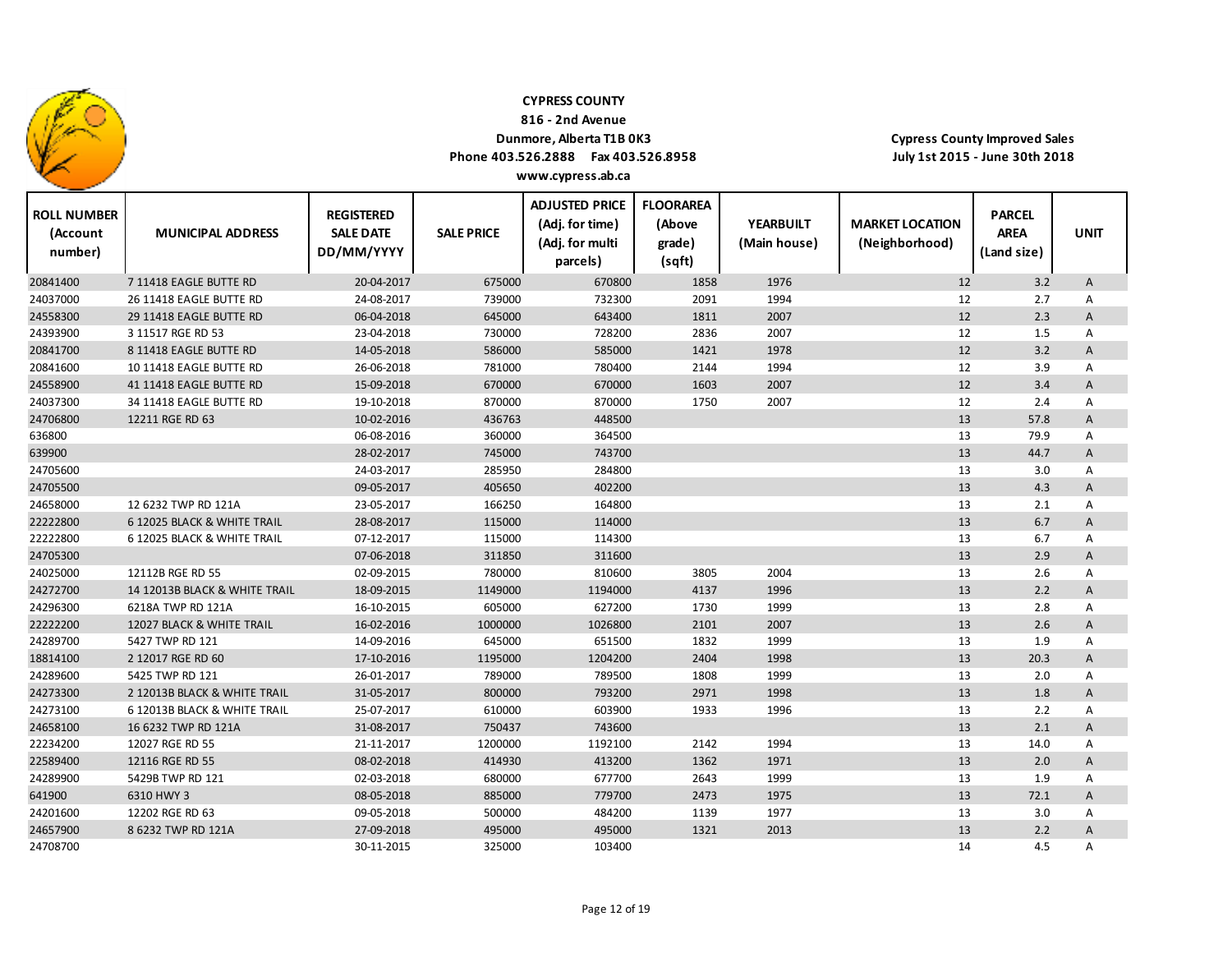

**816 ‐ 2nd Avenue**

### **Dunmore, Alberta T1B 0K3**

**Phone 403.526.2888 Fax 403.526.8958**

**Cypress County Improved Sales July 1st 2015 ‐ June 30th 2018**

| <b>ROLL NUMBER</b><br>(Account<br>number) | <b>MUNICIPAL ADDRESS</b>    | <b>REGISTERED</b><br><b>SALE DATE</b><br>DD/MM/YYYY | <b>SALE PRICE</b> | <b>ADJUSTED PRICE</b><br>(Adj. for time)<br>(Adj. for multi<br>parcels) | <b>FLOORAREA</b><br>(Above<br>grade)<br>(sqft) | <b>YEARBUILT</b><br>(Main house) | <b>MARKET LOCATION</b><br>(Neighborhood) | <b>PARCEL</b><br><b>AREA</b><br>(Land size) | <b>UNIT</b>               |
|-------------------------------------------|-----------------------------|-----------------------------------------------------|-------------------|-------------------------------------------------------------------------|------------------------------------------------|----------------------------------|------------------------------------------|---------------------------------------------|---------------------------|
| 24696100                                  | 13116 RGE RD 70             | 22-12-2016                                          | 374000            | 375100                                                                  |                                                |                                  | 14                                       | 12.0                                        | A                         |
| 710000                                    |                             | 06-02-2018                                          | 895000            | 891300                                                                  |                                                |                                  | 14                                       | 143.0                                       | Α                         |
| 18115900                                  | 2 11513 BLACK & WHITE TRAIL | 28-09-2018                                          | 157000            | 157000                                                                  |                                                |                                  | 14                                       | 4.4                                         | A                         |
| 18386600                                  | 6 11513 BLACK & WHITE TRAIL | 28-09-2018                                          | 198000            | 198000                                                                  |                                                |                                  | 14                                       | 5.6                                         | Α                         |
| 24274400                                  | 11514 RGE RD 65             | 11-08-2015                                          | 390000            | 406300                                                                  | 1236                                           | 1979                             | 14                                       | 7.9                                         | $\boldsymbol{\mathsf{A}}$ |
| 15857500                                  | 6013 TWP RD 120             | 27-08-2015                                          | 625000            | 567800                                                                  | 1614                                           | 1979                             | 14                                       | 6.5                                         | Α                         |
| 18386700                                  | 7 11513 BLACK & WHITE TRAIL | 08-10-2015                                          | 367000            | 380500                                                                  | 1369                                           | 1975                             | 14                                       | 3.3                                         | A                         |
| 646600                                    | 12218 RGE RD 64             | 30-11-2015                                          | 870000            | 899800                                                                  | 3456                                           | 1980                             | 14                                       | 27.6                                        | Α                         |
| 24319300                                  | 12102 RGE RD 64             | 03-03-2016                                          | 650000            | 604500                                                                  | 2216                                           | 1972                             | 14                                       | 2.9                                         | A                         |
| 24281100                                  | 4 6218 TWP RD 120           | 01-06-2016                                          | 500000            | 508600                                                                  | 1180                                           | 1997                             | 14                                       | 3.9                                         | Α                         |
| 20170700                                  | 11519 RGE RD 61             | 29-06-2016                                          | 635000            | 645900                                                                  | 1797                                           | 1960                             | 14                                       | 4.5                                         | A                         |
| 24665400                                  | 12422 RGE RD 70             | 24-08-2016                                          | 655000            | 663100                                                                  | 1678                                           | 1995                             | 14                                       | 11.0                                        | Α                         |
| 24284000                                  | 62153 TWP RD 120            | 01-09-2016                                          | 588000            | 593900                                                                  | 1622                                           | 2002                             | 14                                       | 1.4                                         | A                         |
| 15857400                                  | 6015 TWP RD 120             | 23-12-2016                                          | 375000            | 376100                                                                  | 1364                                           | 1982                             | 14                                       | 3.2                                         | Α                         |
| 24302600                                  | 11528 RGE RD 60             | 20-01-2017                                          | 500000            | 500300                                                                  | 1278                                           | 1966                             | 14                                       | 7.2                                         | A                         |
| 24713600                                  | 12409 RGE RD 70             | 03-02-2017                                          | 607568            | 606500                                                                  |                                                |                                  | 14                                       | 5.1                                         | Α                         |
| 24623400                                  | 6318 TWP RD 120             | 01-11-2017                                          | 275000            | 273200                                                                  | 1640                                           | 1993                             | 14                                       | 1.5                                         | A                         |
| 634600                                    | 11528 RGE RD 61             | 09-02-2018                                          | 500000            | 398400                                                                  | 1182                                           | 1956                             | 14                                       | 5.7                                         | Α                         |
| 15856700                                  | 21 13029 RGE RD 70          | 20-06-2018                                          | 572000            | 571500                                                                  | 2239                                           | 1977                             | 14                                       | 3.7                                         | A                         |
| 20842000                                  | 12317 RGE RD 65             | 02-08-2018                                          | 375000            | 375000                                                                  | 1862                                           | 1982                             | 14                                       | 1.2                                         | Α                         |
| 24706000                                  | 12424 RGE RD 65             | 02-08-2018                                          | 565000            | 565000                                                                  | 1457                                           | 1967                             | 14                                       | 5.5                                         | A                         |
| 570700                                    | 5307 TWP RD 122             | 28-08-2018                                          | 650000            | 650000                                                                  | 847                                            | 1960                             | 14                                       | 32.6                                        | Α                         |
| 21516700                                  | 12301 RGE RD 64             | 15-09-2018                                          | 600000            | 600000                                                                  | 1489                                           | 1984                             | 14                                       | 6.3                                         | A                         |
| 24722000                                  |                             | 02-10-2017                                          | 50000             | 49600                                                                   |                                                |                                  | 15                                       | 2.6                                         | Α                         |
| 581200                                    | 2 5229 HWY 41A              | 14-07-2015                                          | 462000            | 482500                                                                  | 1081                                           | 2001                             | 15                                       | 0.8                                         | A                         |
| 24277900                                  | 9 12301 RGE RD 51A          | 14-09-2015                                          | 410000            | 426100                                                                  | 1455                                           | 1978                             | 15                                       | 2.2                                         | Α                         |
| 24463200                                  | 9 12303 HWY 41              | 03-12-2015                                          | 675000            | 696500                                                                  |                                                |                                  | 15                                       | 2.0                                         | A                         |
| 24278300                                  | 1 12301 RGE RD 51A          | 26-01-2016                                          | 380000            | 391100                                                                  | 1107                                           | 2001                             | 15                                       | 10.0                                        | Α                         |
| 24277600                                  | 12 12301 RGE RD 51A         | 02-08-2017                                          | 391000            | 387400                                                                  | 1479                                           | 1964                             | 15                                       | 2.2                                         | A                         |
| 24695500                                  |                             | 13-07-2015                                          | 143000            | 149300                                                                  |                                                |                                  | 16                                       | 5.0                                         | Α                         |
| 24669300                                  | 2 12320 RGE RD 72           | 24-08-2015                                          | 140476            | 146300                                                                  |                                                |                                  | 16                                       | 5.0                                         | A                         |
| 24695900                                  | 13104 RGE RD 70             | 11-02-2016                                          | 165000            | 169400                                                                  |                                                |                                  | 16                                       | 7.1                                         | Α                         |
| 24707100                                  |                             | 19-05-2016                                          | 170000            | 173300                                                                  |                                                |                                  | 16                                       | 5.9                                         | A                         |
| 24668600                                  | 30 12320 RGE RD 72          | 24-05-2016                                          | 180100            | 183600                                                                  |                                                |                                  | 16                                       | 5.9                                         | Α                         |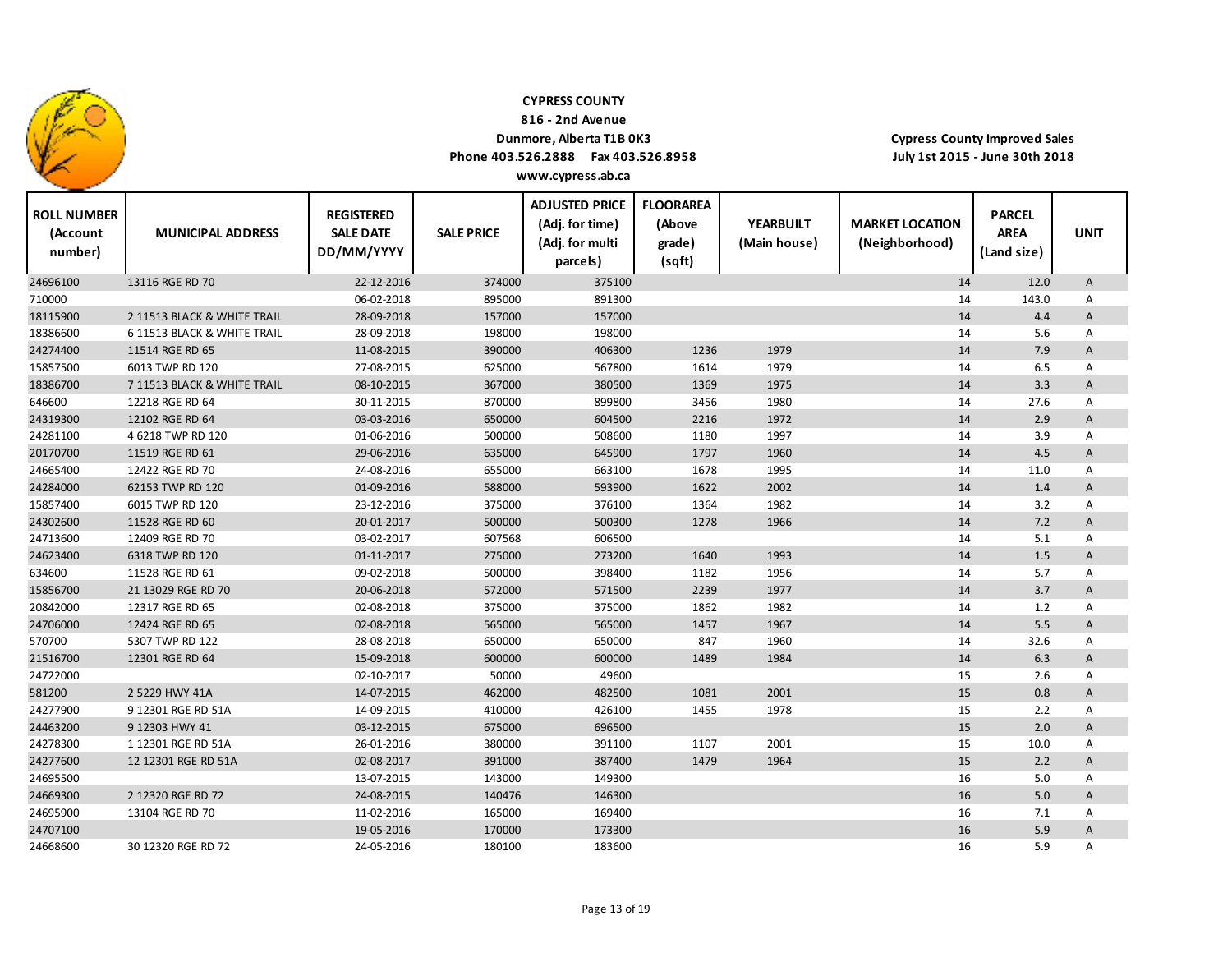

**816 ‐ 2nd Avenue**

### **Dunmore, Alberta T1B 0K3 Phone 403.526.2888 Fax 403.526.8958**

**Cypress County Improved Sales July 1st 2015 ‐ June 30th 2018**

| <b>ROLL NUMBER</b><br>(Account<br>number) | <b>MUNICIPAL ADDRESS</b>    | <b>REGISTERED</b><br><b>SALE DATE</b><br>DD/MM/YYYY | <b>SALE PRICE</b> | <b>ADJUSTED PRICE</b><br>(Adj. for time)<br>(Adj. for multi<br>parcels) | <b>FLOORAREA</b><br>(Above<br>grade)<br>(sqft) | <b>YEARBUILT</b><br>(Main house) | <b>MARKET LOCATION</b><br>(Neighborhood) | <b>PARCEL</b><br><b>AREA</b><br>(Land size) | <b>UNIT</b> |
|-------------------------------------------|-----------------------------|-----------------------------------------------------|-------------------|-------------------------------------------------------------------------|------------------------------------------------|----------------------------------|------------------------------------------|---------------------------------------------|-------------|
| 24646200                                  | 6 12323 RGE RD 72           | 09-06-2016                                          | 189900            | 193200                                                                  |                                                |                                  | 16                                       | 5.3                                         | A           |
| 24574400                                  | 2 12410 RGE RD 73           | 15-06-2016                                          | 138000            | 140400                                                                  |                                                |                                  | 16                                       | 3.9                                         | Α           |
| 24646600                                  | 30 12323 RGE RD 72          | 26-08-2016                                          | 175000            | 177200                                                                  |                                                |                                  | 16                                       | 4.8                                         | A           |
| 24574000                                  | 9 12410 RGE RD 73           | 30-09-2016                                          | 158000            | 159600                                                                  |                                                |                                  | 16                                       | 4.6                                         | Α           |
| 24707300                                  |                             | 26-10-2016                                          | 168000            | 169300                                                                  |                                                |                                  | 16                                       | 5.9                                         | Α           |
| 24707400                                  |                             | 26-10-2016                                          | 168000            | 169300                                                                  |                                                |                                  | 16                                       | 5.9                                         | Α           |
| 24707000                                  |                             | 24-02-2017                                          | 170000            | 169700                                                                  |                                                |                                  | 16                                       | 5.9                                         | A           |
| 24669200                                  | 6 12320 RGE RD 72           | 26-07-2017                                          | 166666            | 165000                                                                  |                                                |                                  | 16                                       | 5.0                                         | Α           |
| 24707200                                  |                             | 29-08-2017                                          | 180000            | 178400                                                                  |                                                |                                  | 16                                       | 5.9                                         | A           |
| 24707000                                  |                             | 30-08-2017                                          | 170000            | 168500                                                                  |                                                |                                  | 16                                       | 5.9                                         | Α           |
| 713000                                    |                             | 04-10-2017                                          | 510000            | 506200                                                                  |                                                |                                  | 16                                       | 12.3                                        | A           |
| 560300                                    |                             | 01-05-2018                                          | 1200000           | 599000                                                                  |                                                |                                  | 16                                       | 158.8                                       | Α           |
| 561300                                    |                             | 09-08-2018                                          | 660000            | 660000                                                                  |                                                |                                  | 16                                       | 157.5                                       | A           |
| 24495200                                  | 7016 HWY 523                | 16-07-2015                                          | 680000            | 710100                                                                  | 2978                                           | 1986                             | 16                                       | 6.8                                         | Α           |
| 24471100                                  | 1 12231 RGE RD 65           | 30-07-2015                                          | 1600000           | 1670900                                                                 | 2592                                           | 2006                             | 16                                       | 7.5                                         | A           |
| 640500                                    | 12002 RGE RD 65             | 20-08-2015                                          | 740000            | 718800                                                                  | 1227                                           | 1978                             | 16                                       | 88.3                                        | Α           |
| 24528300                                  | 7127 HWY 523                | 24-08-2015                                          | 500000            | 520900                                                                  | 1863                                           | 1968                             | 16                                       | 9.4                                         | Α           |
| 24029900                                  | 7 11411 BLACK & WHITE TRAIL | 11-09-2015                                          | 185000            | 192300                                                                  | 959                                            | 1962                             | 16                                       | 1.5                                         | Α           |
| 24574100                                  | 5 12410 RGE RD 73           | 09-10-2015                                          | 642500            | 666100                                                                  | 1614                                           | 2011                             | 16                                       | 4.6                                         | Α           |
| 24499900                                  | 7312 TWP RD 124             | 24-11-2015                                          | 540000            | 558500                                                                  | 1679                                           | 2006                             | 16                                       | 2.2                                         | A           |
| 24383900                                  | 6 12520 RGE RD 70           | 15-12-2015                                          | 440000            | 454000                                                                  | 1411                                           | 1968                             | 16                                       | 6.7                                         | A           |
| 24669100                                  | 10 12320 RGE RD 72          | 14-01-2016                                          | 661247            | 680600                                                                  |                                                |                                  | 16                                       | 5.0                                         | Α           |
| 15297000                                  | 7120A HWY 523               | 07-06-2016                                          | 415000            | 422100                                                                  | 1941                                           | 1983                             | 16                                       | 6.8                                         | A           |
| 20895300                                  | 12224 RGE RD 71             | 19-07-2016                                          | 310000            | 314600                                                                  | 1048                                           | 1983                             | 16                                       | 3.6                                         | Α           |
| 24573300                                  | 7105 TWP RD 124             | 13-08-2016                                          | 550000            | 556800                                                                  | 1469                                           | 1950                             | 16                                       | 6.5                                         | A           |
| 19840300                                  | 7024 TWP RD 122             | 28-09-2016                                          | 400000            | 404000                                                                  | 1141                                           | 1948                             | 16                                       | 3.5                                         | Α           |
| 24647200                                  | 12316 RGE RD 70             | 09-11-2016                                          | 480000            | 482500                                                                  | 1274                                           | 2003                             | 16                                       | 1.7                                         | A           |
| 20838400                                  | 7218A TWP RD 122            | 23-11-2016                                          | 372000            | 374000                                                                  | 1212                                           | 1981                             | 16                                       | 1.0                                         | Α           |
| 24383500                                  | 1 12520 RGE RD 70           | 16-12-2016                                          | 322000            | 323000                                                                  | 1224                                           | 1993                             | 16                                       | 4.9                                         | A           |
| 706200                                    | 12318B HWY 523              | 01-06-2017                                          | 1400000           | 1384900                                                                 |                                                |                                  | 16                                       | 120.2                                       | Α           |
| 24646600                                  | 30 12323 RGE RD 72          | 07-06-2017                                          | 678841            | 671500                                                                  |                                                |                                  | 16                                       | 4.8                                         | A           |
| 24573300                                  | 7105 TWP RD 124             | 06-07-2017                                          | 570000            | 564300                                                                  | 1469                                           | 1950                             | 16                                       | 6.5                                         | А           |
| 24318000                                  | 5 11409 BLACK & WHITE TRAIL | 11-07-2017                                          | 597500            | 591500                                                                  | 1488                                           | 2005                             | 16                                       | 2.1                                         | A           |
| 18814900                                  | 7218B TWP RD 122            | 27-07-2017                                          | 442000            | 437600                                                                  | 1708                                           | 1978                             | 16                                       | 1.5                                         | Α           |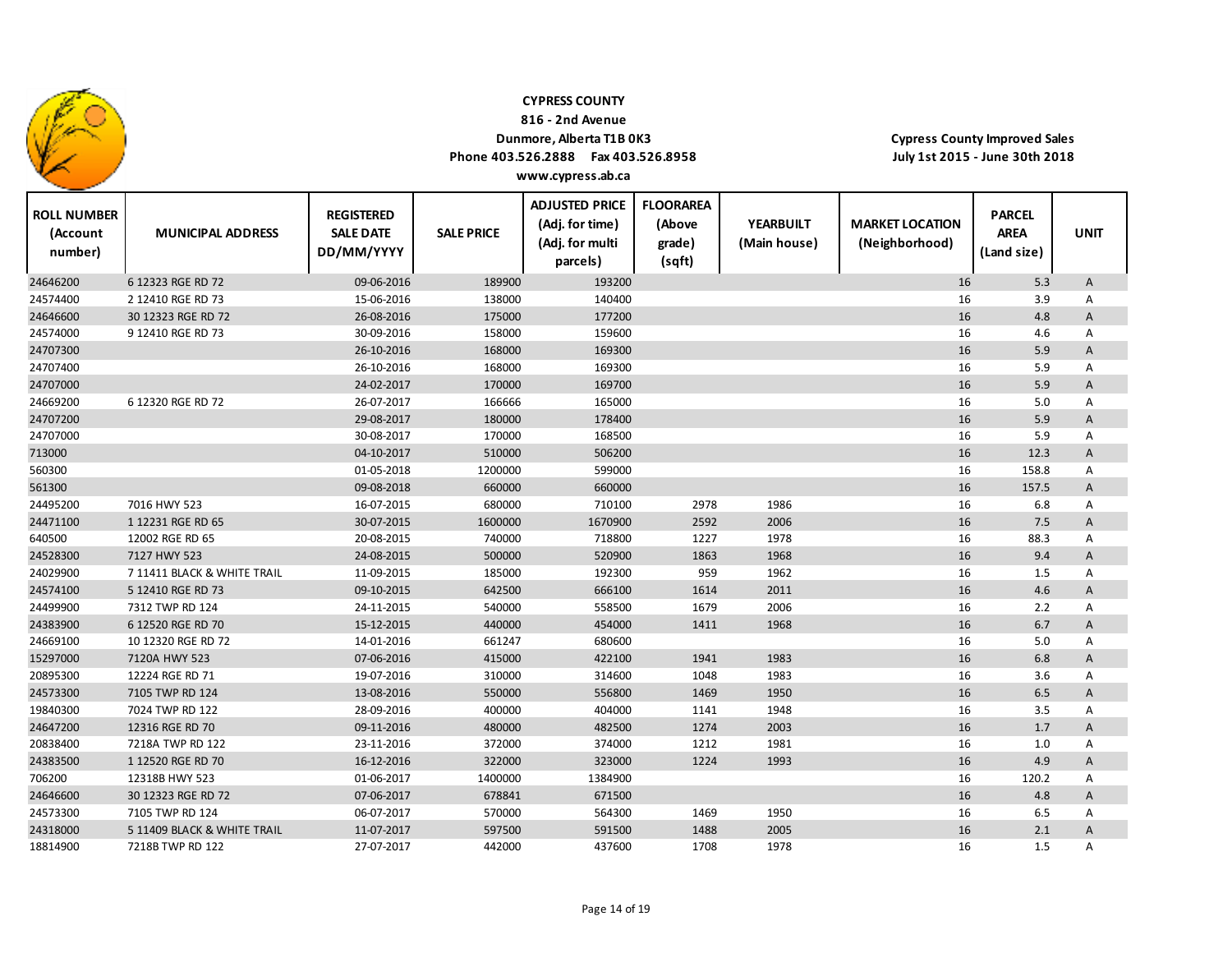

**816 ‐ 2nd Avenue**

## **Dunmore, Alberta T1B 0K3**

 $\top$ 

**Phone 403.526.2888 Fax 403.526.8958 www.cypress.ab.ca**

| <b>ROLL NUMBER</b><br>(Account<br>number) | <b>MUNICIPAL ADDRESS</b>    | <b>REGISTERED</b><br><b>SALE DATE</b><br>DD/MM/YYYY | <b>SALE PRICE</b> | <b>ADJUSTED PRICE</b><br>(Adj. for time)<br>(Adj. for multi<br>parcels) | <b>FLOORAREA</b><br>(Above<br>grade)<br>(sqft) | <b>YEARBUILT</b><br>(Main house) | <b>MARKET LOCATION</b><br>(Neighborhood) | <b>PARCEL</b><br><b>AREA</b><br>(Land size) | <b>UNIT</b>  |
|-------------------------------------------|-----------------------------|-----------------------------------------------------|-------------------|-------------------------------------------------------------------------|------------------------------------------------|----------------------------------|------------------------------------------|---------------------------------------------|--------------|
| 647900                                    | 6522 TWP RD 122             | 13-09-2017                                          | 700000            | 515700                                                                  | 1246                                           | 1978                             | 16                                       | 145.6                                       | A            |
| 712700                                    | 7310 TWP RD 124             | 04-10-2017                                          | 510000            | 506200                                                                  | 1302                                           | 1953                             | 16                                       | 12.3                                        | A            |
| 24716600                                  | 7311 TWP RD 124             | 14-11-2017                                          | 510000            | 506600                                                                  | 2452                                           | 1938                             | 16                                       | 9.9                                         | A            |
| 24707200                                  |                             | 04-01-2018                                          | 797078            | 793100                                                                  |                                                |                                  | 16                                       | 5.9                                         | Α            |
| 630100                                    | 11420 RGE RD 64             | 26-01-2018                                          | 645000            | 641800                                                                  | 1699                                           | 1952                             | 16                                       | 160.0                                       | A            |
| 24318000                                  | 5 11409 BLACK & WHITE TRAIL | 25-04-2018                                          | 599000            | 597500                                                                  | 1488                                           | 2005                             | 16                                       | 2.1                                         | A            |
| 18815600                                  | 12528 RGE RD 70             | 05-05-2018                                          | 390890            | 390200                                                                  | 1619                                           | 1977                             | 16                                       | 2.9                                         | A            |
| 20838500                                  | 7113 HWY 523                | 21-06-2018                                          | 600000            | 599500                                                                  | 2197                                           | 1981                             | 16                                       | 9.3                                         | Α            |
| 24705900                                  | 11502 RGE RD 60             | 26-06-2018                                          | 600000            | 529600                                                                  | 1821                                           | 1992                             | 16                                       | 5.7                                         | A            |
| 24646100                                  | 12327 RGE RD 72             | 27-06-2018                                          | 700000            | 699400                                                                  | 1854                                           | 2007                             | 16                                       | 4.9                                         | A            |
| 24383600                                  | 3 12520 RGE RD 70           | 21-08-2018                                          | 590000            | 590000                                                                  | 1581                                           | 2002                             | 16                                       | 4.2                                         | A            |
| 24655600                                  | 87228 TWP RD 124            | 27-09-2018                                          | 735000            | 735000                                                                  | 1466                                           | 2010                             | 16                                       | 5.2                                         | Α            |
| 20838400                                  | 7218A TWP RD 122            | 04-10-2018                                          | 415500            | 415500                                                                  | 1212                                           | 1981                             | 16                                       | 1.0                                         | A            |
| 20840500                                  | 6219 TWP RD 114             | 30-10-2018                                          | 270000            | 270000                                                                  | 1227                                           | 1975                             | 16                                       | 4.2                                         | Α            |
| 24686000                                  |                             | 27-07-2016                                          | 115000            | 116700                                                                  |                                                |                                  | 18                                       | 3.6                                         | A            |
| 625100                                    |                             | 03-11-2017                                          | 710000            | 705300                                                                  |                                                |                                  | 18                                       | 148.4                                       | Α            |
| 549800                                    |                             | 21-02-2018                                          | 300000            | 298800                                                                  |                                                |                                  | 18                                       | 149.3                                       | A            |
| 24033400                                  | 11330 RGE RD 65             | 18-09-2018                                          | 270000            | 270000                                                                  |                                                |                                  | 18                                       | 10.5                                        | Α            |
| 624900                                    | 11206 RGE RD 64             | 17-08-2015                                          | 690000            | 614700                                                                  | 2224                                           | 1970                             | 18                                       | 87.4                                        | A            |
| 24433100                                  | 11217 RGE RD 65             | 25-09-2015                                          | 365000            | 306600                                                                  | 1613                                           | 1950                             | 18                                       | 17.0                                        | Α            |
| 24686500                                  | 11230 RGE RD 52             | 30-10-2015                                          | 752500            | 780100                                                                  | 1674                                           | 2004                             | 18                                       | 15.0                                        | A            |
| 24712700                                  | 11209 RGE RD 65             | 28-04-2016                                          | 380000            | 388400                                                                  | 2264                                           | 1966                             | 18                                       | 9.5                                         | Α            |
| 711500                                    | 12418 RGE RD 72             | 28-06-2016                                          | 994765            | 672100                                                                  | 1432                                           | 1974                             | 18                                       | 160.0                                       | $\mathsf{A}$ |
| 24567800                                  | 6510 TWP RD 112             | 28-10-2016                                          | 478000            | 481700                                                                  | 1342                                           | 2006                             | 18                                       | 4.2                                         | Α            |
| 672600                                    | 11032 RGE RD 70             | 09-01-2018                                          | 825000            | 820900                                                                  | 1280                                           | 2009                             | 18                                       | 88.7                                        | A            |
| 18082500                                  | 11310 RGE RD 63             | 22-02-2018                                          | 745000            | 741900                                                                  | 1567                                           | 1985                             | 18                                       | 56.0                                        | Α            |
| 18816300                                  | 2 11020 EAGLE BUTTE RD      | 31-08-2018                                          | 280000            | 280000                                                                  | 1219                                           | 1966                             | 18                                       | 5.3                                         | A            |
| 24669600                                  |                             | 13-07-2015                                          | 123809            | 129300                                                                  |                                                |                                  | 21                                       | 5.0                                         | Α            |
| 24669700                                  |                             | 17-02-2016                                          | 110000            | 112900                                                                  |                                                |                                  | 21                                       | 5.1                                         | A            |
| 675100                                    |                             | 25-08-2017                                          | 75000             | 74300                                                                   |                                                |                                  | 21                                       | 3.3                                         | A            |
| 683700                                    | 11308 RGE RD 75             | 17-08-2015                                          | 445000            | 463600                                                                  | 1391                                           | 1979                             | 21                                       | 7.8                                         | A            |
| 18386800                                  | 11021 HWY 887               | 01-10-2015                                          | 477000            | 494500                                                                  | 1580                                           | 1976                             | 21                                       | 15.9                                        | Α            |
| 24624200                                  | 11516 RGE RD 74             | 30-11-2015                                          | 400000            | 413700                                                                  | 1316                                           | 2003                             | 21                                       | 6.7                                         | A            |
| 24010100                                  | 8102 TWP RD 112             | 09-12-2015                                          | 450000            | 464300                                                                  | 1430                                           | 1990                             | 21                                       | 3.3                                         | A            |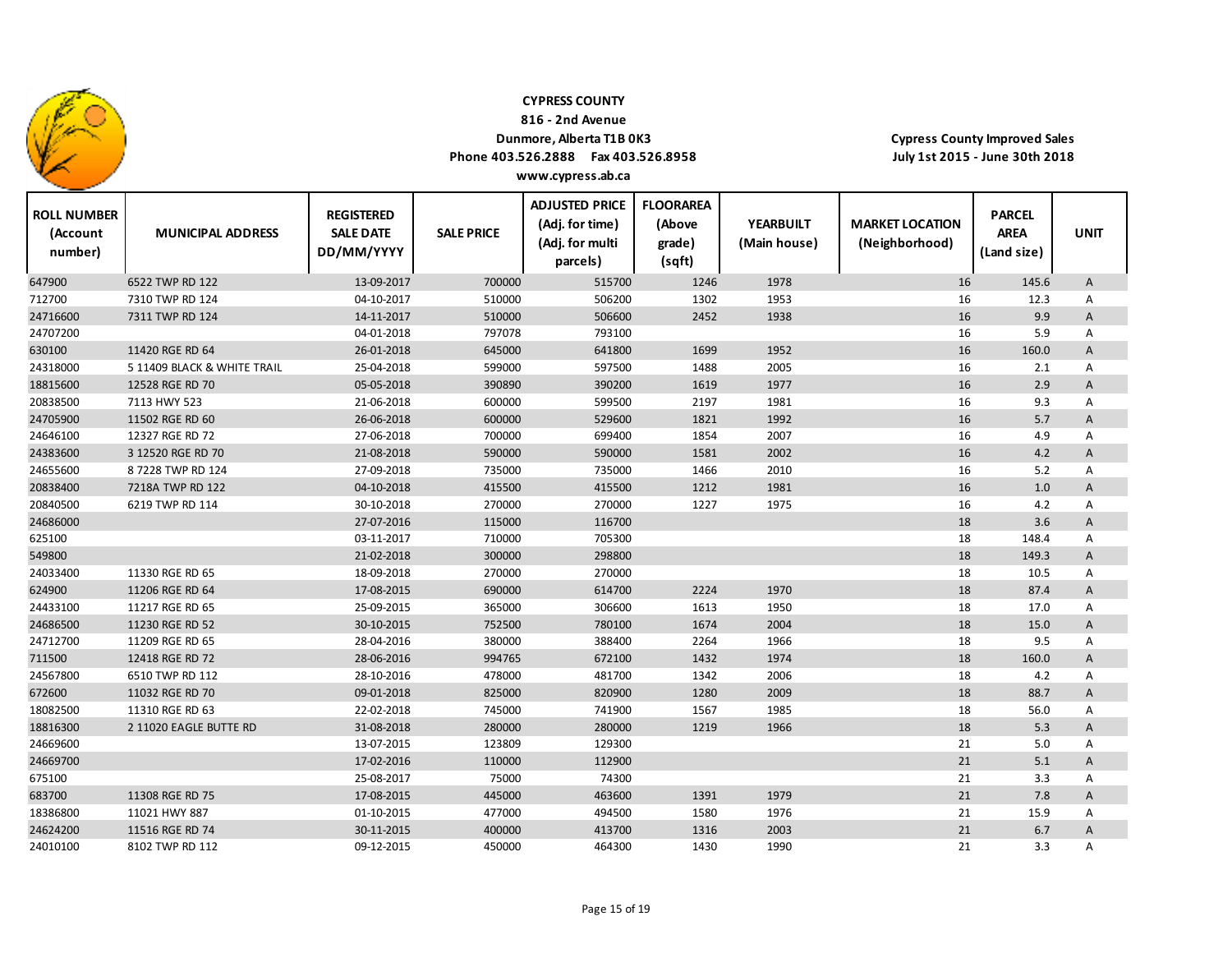

**816 ‐ 2nd Avenue**

## **Dunmore, Alberta T1B 0K3**

 $\top$ 

**Phone 403.526.2888 Fax 403.526.8958 www.cypress.ab.ca**

| <b>ROLL NUMBER</b><br>(Account<br>number) | <b>MUNICIPAL ADDRESS</b> | <b>REGISTERED</b><br><b>SALE DATE</b><br>DD/MM/YYYY | <b>SALE PRICE</b> | <b>ADJUSTED PRICE</b><br>(Adj. for time)<br>(Adj. for multi<br>parcels) | <b>FLOORAREA</b><br>(Above<br>grade)<br>(sqft) | <b>YEARBUILT</b><br>(Main house) | <b>MARKET LOCATION</b><br>(Neighborhood) | <b>PARCEL</b><br><b>AREA</b><br>(Land size) | <b>UNIT</b>  |
|-------------------------------------------|--------------------------|-----------------------------------------------------|-------------------|-------------------------------------------------------------------------|------------------------------------------------|----------------------------------|------------------------------------------|---------------------------------------------|--------------|
| 15074900                                  | 11016 RGE RD 74          | 14-12-2015                                          | 755000            | 779000                                                                  | 1875                                           | 2008                             | 21                                       | 13.5                                        | A            |
| 675600                                    | 7515 TWP RD 111          | 22-03-2016                                          | 142500            | 573500                                                                  | 1528                                           | 1957                             | 21                                       | 156.0                                       | Α            |
| 20169000                                  | 11302 RGE RD 80          | 12-04-2016                                          | 325000            | 311700                                                                  | 1266                                           | 1972                             | 21                                       | 9.7                                         | $\mathsf{A}$ |
| 24669500                                  | 7228 TWP RD 110          | 18-07-2016                                          | 572067            | 580500                                                                  |                                                |                                  | 21                                       | 5.0                                         | Α            |
| 24429100                                  | 11418 RGE RD 73          | 09-11-2016                                          | 670000            | 673600                                                                  | 2040                                           | 1941                             | 21                                       | 8.5                                         | A            |
| 24685500                                  | 11424 RGE RD 75          | 04-01-2017                                          | 390000            | 390200                                                                  | 1807                                           | 1973                             | 21                                       | 11.6                                        | Α            |
| 674600                                    | 7315 TWP RD 110A         | 25-08-2017                                          | 500000            | 495500                                                                  | 2620                                           | 1916                             | 21                                       | 23.6                                        | Α            |
| 674900                                    | 7317 TWP RD 110A         | 08-12-2017                                          | 281000            | 279400                                                                  | 1224                                           | 1993                             | 21                                       | 3.2                                         | Α            |
| 670600                                    | 7301 TWP RD 110          | 04-10-2018                                          | 1350000           | 1350000                                                                 | 1224                                           | 1994                             | 21                                       | 145.7                                       | A            |
| 12777500                                  |                          | 02-05-2017                                          | 475000            | 471000                                                                  |                                                |                                  | 25                                       | 116.6                                       | Α            |
| 24479800                                  | 10 7125 OLD TC HWY       | 15-07-2015                                          | 440000            | 459500                                                                  | 1462                                           | 1974                             | 25                                       | 4.9                                         | A            |
| 24575800                                  | 17013 OLD TC HWY         | 27-11-2015                                          | 950000            | 982500                                                                  | 14168                                          | 2005                             | 25                                       | 7.9                                         | Α            |
| 20168800                                  | 13501 RGE RD 71          | 28-01-2016                                          | 965000            | 993300                                                                  | 1681                                           | 1999                             | 25                                       | 160.0                                       | Α            |
| 979100                                    | 7001 OLD TC HWY          | 05-02-2016                                          | 1650000           | 1694200                                                                 |                                                |                                  | 25                                       | 14.4                                        | Α            |
| 24575400                                  | 6 7013 OLD TC HWY        | 03-06-2016                                          | 500000            | 508600                                                                  |                                                |                                  | 25                                       | 7.9                                         | A            |
| 24575300                                  | 2 7013 OLD TC HWY        | 03-06-2016                                          | 2250000           | 2288700                                                                 | 31675                                          | 2007                             | 25                                       | 10.0                                        | Α            |
| 18386900                                  | 2 13514 RGE RD 65        | 21-07-2016                                          | 355000            | 360300                                                                  | 1661                                           | 1976                             | 25                                       | 3.2                                         | A            |
| 24565900                                  | 6531A TWP RD 132         | 24-11-2016                                          | 880000            | 884700                                                                  | 3025                                           | 2014                             | 25                                       | 1.6                                         | Α            |
| 24663200                                  | 7210 HWY 524             | 04-01-2017                                          | 2300000           | 2301400                                                                 | 1429                                           | 2007                             | 25                                       | 39.5                                        | A            |
| 19842900                                  | 13430 BOX SPRINGS RD     | 16-02-2017                                          | 405000            | 404300                                                                  | 2505                                           | 1980                             | 25                                       | 2.9                                         | Α            |
| 24479500                                  | 4 7125 OLD TC HWY        | 20-04-2017                                          | 335000            | 332900                                                                  | 1061                                           | 1974                             | 25                                       | 5.2                                         | $\mathsf{A}$ |
| 24479700                                  | 8 7125 OLD TC HWY        | 27-04-2017                                          | 580000            | 576400                                                                  |                                                |                                  | 25                                       | 4.9                                         | A            |
| 24407700                                  | 6513 OLD TC HWY          | 14-07-2017                                          | 305000            | 302000                                                                  | 774                                            | 2003                             | 25                                       | 5.1                                         | Α            |
| 24685400                                  | 4313 TWP RD 112A         | 01-12-2015                                          | 277000            | 285800                                                                  | 1530                                           | 2010                             | 26                                       | 10.0                                        | Α            |
| 20839800                                  | 2 12006 RGE RD 43        | 31-03-2016                                          | 217000            | 222300                                                                  |                                                |                                  | 26                                       | 2.0                                         | Α            |
| 24316500                                  | 13101 RGE RD 50          | 19-05-2016                                          | 385000            | 392500                                                                  | 1291                                           | 1958                             | 26                                       | 5.0                                         | Α            |
| 18420000                                  | 12523 RGE RD 45          | 25-10-2016                                          | 470000            | 473600                                                                  | 2118                                           | 1986                             | 26                                       | 2.1                                         | $\mathsf{A}$ |
| 489000                                    | 2 12210 RGE RD 42        | 31-10-2016                                          | 710200            | 715700                                                                  | 2506                                           | 1978                             | 26                                       | 160.0                                       | Α            |
| 24624400                                  | 13029A RGE RD 50         | 06-04-2017                                          | 500000            | 496900                                                                  | 1658                                           | 2010                             | 26                                       | 2.0                                         | $\mathsf{A}$ |
| 20167900                                  | 12517 RGE RD 45          | 12-06-2017                                          | 500000            | 440200                                                                  | 1562                                           | 1945                             | 26                                       | 107.2                                       | Α            |
| 24667000                                  | 4217 TWP RD 114          | 13-06-2017                                          | 325000            | 321500                                                                  | 1224                                           | 2000                             | 26                                       | 6.0                                         | Α            |
| 547400                                    | 10505 RGE RD 55          | 16-06-2017                                          | 600000            | 593500                                                                  | 1466                                           | 1940                             | 26                                       | 159.0                                       | Α            |
| 548900                                    | 5018 TWP RD 105A         | 28-06-2017                                          | 648000            | 641000                                                                  | 1677                                           | 1995                             | 26                                       | 152.3                                       | Α            |
| 24667500                                  | 4518 TWP RD 110          | 11-07-2017                                          | 620000            | 613800                                                                  |                                                |                                  | 26                                       | 11.9                                        | A            |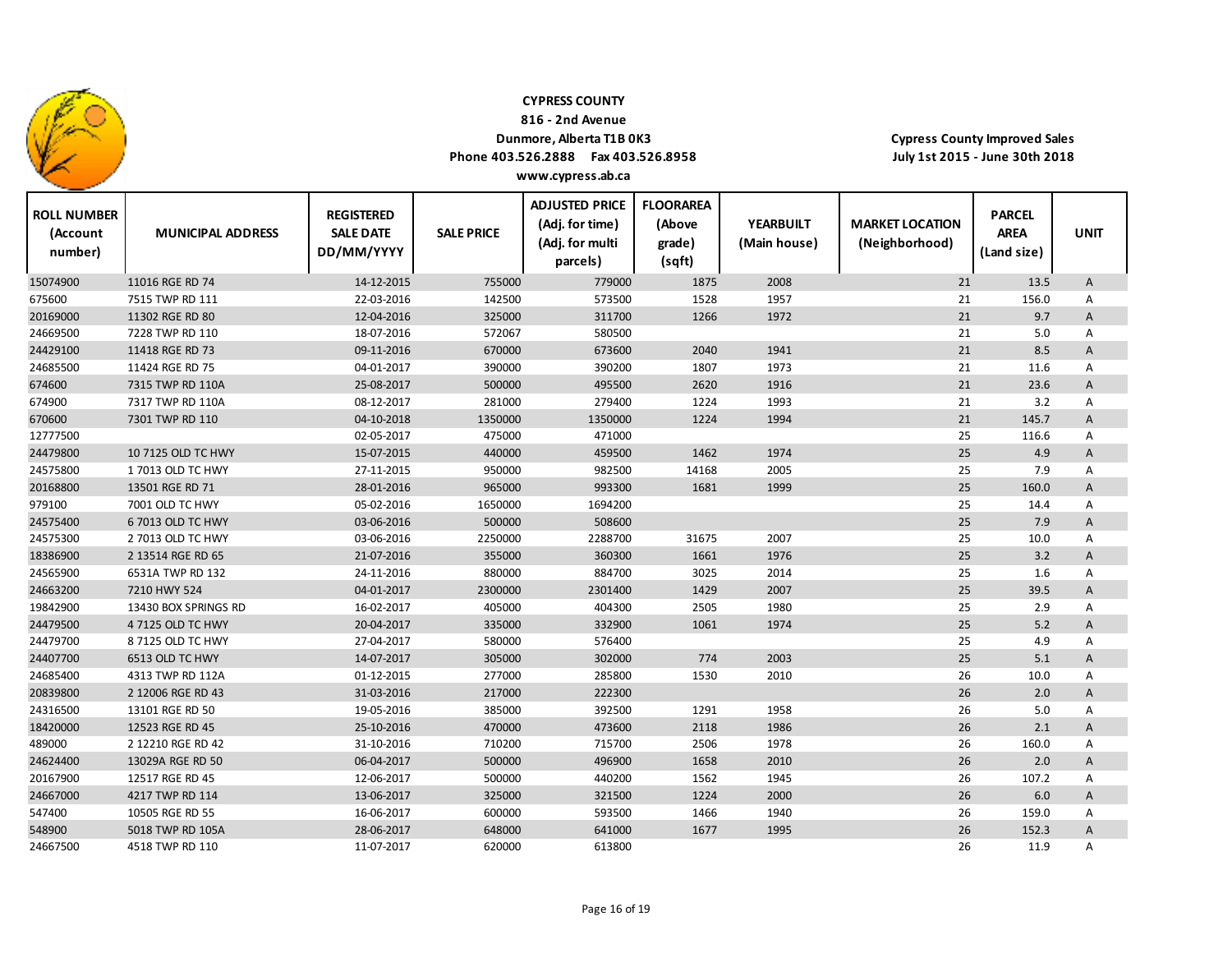

**816 ‐ 2nd Avenue**

## **Dunmore, Alberta T1B 0K3**

 $\top$ 

**Phone 403.526.2888 Fax 403.526.8958 www.cypress.ab.ca**

**Cypress County Improved Sales July 1st 2015 ‐ June 30th 2018**

Т

| <b>ROLL NUMBER</b><br>(Account<br>number) | <b>MUNICIPAL ADDRESS</b>                 | <b>REGISTERED</b><br><b>SALE DATE</b><br>DD/MM/YYYY | <b>SALE PRICE</b> | <b>ADJUSTED PRICE</b><br>(Adj. for time)<br>(Adj. for multi | <b>FLOORAREA</b><br>(Above<br>grade) | <b>YEARBUILT</b><br>(Main house) | <b>MARKET LOCATION</b><br>(Neighborhood) | <b>PARCEL</b><br><b>AREA</b><br>(Land size) | <b>UNIT</b>       |  |
|-------------------------------------------|------------------------------------------|-----------------------------------------------------|-------------------|-------------------------------------------------------------|--------------------------------------|----------------------------------|------------------------------------------|---------------------------------------------|-------------------|--|
|                                           |                                          |                                                     | 345000            | parcels)<br>342700                                          | (sqft)                               | 1976                             |                                          |                                             |                   |  |
| 24407900<br>24407900                      | 11 12021 RGE RD 40<br>11 12021 RGE RD 40 | 20-11-2017<br>08-03-2018                            | 335000            | 333900                                                      | 1448<br>1448                         | 1976                             | 26<br>26                                 | 5.1                                         | A                 |  |
| 24408200                                  | 3 12021 RGE RD 40                        | 11-05-2018                                          | 525000            | 524100                                                      | 2372                                 | 1966                             | 26                                       | 5.1<br>5.1                                  | Α                 |  |
|                                           |                                          |                                                     |                   | 625000                                                      |                                      |                                  |                                          |                                             | A                 |  |
| 548700                                    | 5013 TWP RD 110                          | 17-08-2018<br>19-09-2018                            | 625000            | 525000                                                      | 1421                                 | 1980                             | 26<br>26                                 | 153.0                                       | Α                 |  |
| 623500                                    | 11232 RGE RD 62                          |                                                     | 525000            |                                                             | 1680                                 | 2010                             |                                          | 151.5                                       | A                 |  |
| 665100                                    | 10307 RGE RD 74                          | 10-07-2015                                          | 370000            | 386400                                                      | 2121                                 | 1975                             | 27                                       | 17.3                                        | A                 |  |
| 663200                                    |                                          | 30-10-2015                                          | 730000<br>465000  | 601300                                                      | 1201                                 | 2001<br>2007                     | 27                                       | 63.2                                        | A                 |  |
| 14952200                                  | 10302 BLACK & WHITE TRAIL                | 27-11-2015<br>17-05-2016                            | 1250000           | 480900<br>847100                                            | 1543<br>1809                         | 1986                             | 27<br>27                                 | 1.9<br>133.0                                | $\overline{A}$    |  |
| 664600<br>476900                          | 10315 RGE RD 75                          | 07-11-2017                                          | 660000            | 655600                                                      | 1691                                 | 1977                             |                                          | 65.7                                        | A                 |  |
|                                           | 11311 RGE RD 40                          |                                                     | 385000            | 382500                                                      |                                      | 1941                             | 27<br>27                                 | 9.5                                         | Α                 |  |
| 24462500                                  | 7415 TWP RD 102                          | 09-11-2017                                          |                   |                                                             | 1477                                 |                                  |                                          |                                             | A                 |  |
| 24717700                                  | 7519 TWP RD 103                          | 17-11-2017                                          | 430000            | 427200                                                      | 1201                                 | 2001<br>2000                     | 27<br>27                                 | 8.5                                         | A                 |  |
| 667600                                    | 17317 TWP RD 105<br>10221 RGE RD 45      | 06-03-2018<br>20-08-2018                            | 970000<br>380000  | 767400<br>380000                                            | 2816<br>847                          | 1943                             |                                          | 82.3<br>160.0                               | A                 |  |
| 459100<br>325600                          |                                          | 08-01-2018                                          | 375000            | 373100                                                      |                                      |                                  | 27<br>28                                 | 158.7                                       | Α<br>$\mathsf{A}$ |  |
| 325500                                    |                                          | 09-01-2018                                          | 375000            | 373100                                                      |                                      |                                  | 28                                       | 160.0                                       | Α                 |  |
| 325800                                    |                                          | 09-01-2018                                          | 375000            | 373100                                                      |                                      |                                  | 28                                       | 160.0                                       | A                 |  |
| 435300                                    |                                          | 10-07-2018                                          | 300000            | 300000                                                      |                                      |                                  | 28                                       | 160.0                                       | Α                 |  |
| 438700                                    |                                          | 23-08-2018                                          | 375000            | 375000                                                      |                                      |                                  | 28                                       | 158.9                                       | A                 |  |
| 386100                                    |                                          | 19-09-2018                                          | 290000            | 290000                                                      |                                      |                                  | 28                                       | 160.0                                       | Α                 |  |
| 328300                                    | 10208 RGE RD 31                          | 31-07-2015                                          | 250000            | 240200                                                      | 1417                                 | 1949                             | 28                                       | 159.0                                       | A                 |  |
| 340200                                    | 2 11016 RGE RD 34                        | 19-02-2016                                          | 233000            | 239200                                                      | 1194                                 | 1968                             | 28                                       | 160.0                                       | Α                 |  |
| 24480000                                  | 5507 TWP RD 100                          | 23-03-2016                                          | 520000            | 532700                                                      | 1917                                 | 1979                             | 28                                       | 7.1                                         | A                 |  |
| 217000                                    |                                          | 13-05-2016                                          | 240000            | 244700                                                      | 1115                                 | 1963                             | 28                                       | 149.0                                       | Α                 |  |
| 219100                                    | 2513 TWP RD 124                          | 04-08-2016                                          | 638000            | 645900                                                      |                                      |                                  | 28                                       | 160.0                                       | A                 |  |
| 360800                                    | 12316 RGE RD 34                          | 10-08-2016                                          | 460000            | 405000                                                      | 1473                                 | 1953                             | 28                                       | 157.9                                       | Α                 |  |
| 222700                                    | 12505 RGE RD 30                          | 07-10-2016                                          | 335000            | 337600                                                      | 1209                                 | 1998                             | 28                                       | 159.0                                       | A                 |  |
| 24666800                                  | 3420 TWP RD 130                          | 12-01-2017                                          | 530000            | 530300                                                      | 1373                                 | 2009                             | 28                                       | 6.2                                         | Α                 |  |
| 328300                                    | 10208 RGE RD 31                          | 13-01-2017                                          | 491000            | 411200                                                      | 1417                                 | 1949                             | 28                                       | 159.0                                       | A                 |  |
| 222300                                    |                                          | 18-01-2017                                          | 650000            | 650400                                                      | 2574                                 | 2006                             | 28                                       | 150.1                                       | Α                 |  |
| 538700                                    |                                          | 27-01-2017                                          | 292500            | 292700                                                      | 715                                  | 2002                             | 28                                       | 160.0                                       | A                 |  |
| 983900                                    | 14129 RGE RD 80                          | 08-05-2017                                          | 704000            | 698000                                                      | 3198                                 | 2008                             | 28                                       | 49.4                                        | Α                 |  |
| 206000                                    | 1 11206 RGE RD 21                        | 20-09-2017                                          | 850000            | 842900                                                      | 1310                                 | 2001                             | 28                                       | 159.0                                       | A                 |  |
| 444700                                    | 9206 RGE RD 43                           | 23-09-2017                                          | 579000            | 574200                                                      | 1350                                 | 1982                             | 28                                       | 157.6                                       | A                 |  |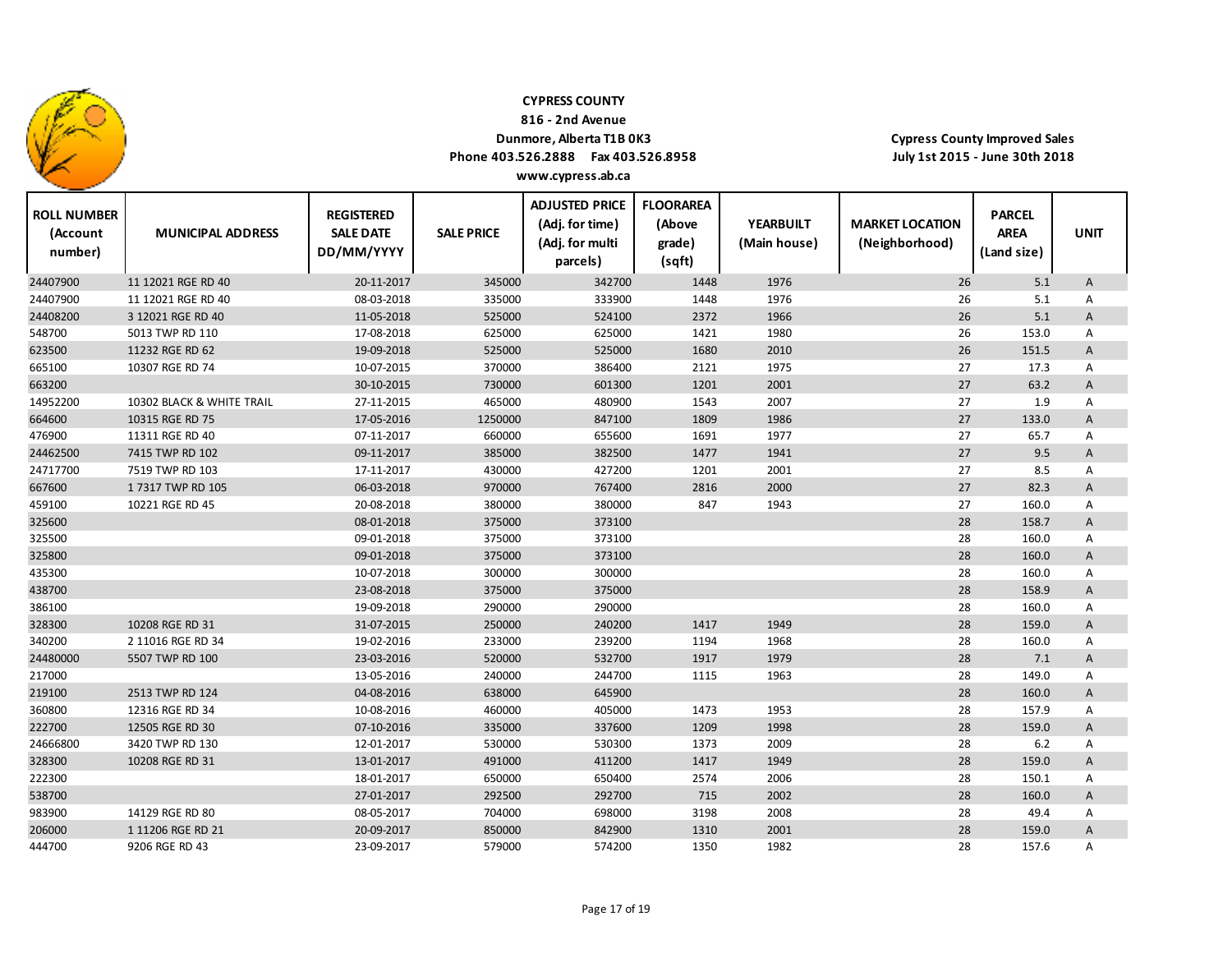

**816 ‐ 2nd Avenue**

## **Dunmore, Alberta T1B 0K3**

**Phone 403.526.2888 Fax 403.526.8958**

**Cypress County Improved Sales July 1st 2015 ‐ June 30th 2018**

| <b>ROLL NUMBER</b><br>(Account<br>number) | <b>MUNICIPAL ADDRESS</b> | <b>REGISTERED</b><br><b>SALE DATE</b><br>DD/MM/YYYY | <b>SALE PRICE</b> | <b>ADJUSTED PRICE</b><br>(Adj. for time)<br>(Adj. for multi<br>parcels) | <b>FLOORAREA</b><br>(Above<br>grade)<br>(sqft) | <b>YEARBUILT</b><br>(Main house) | <b>MARKET LOCATION</b><br>(Neighborhood) | <b>PARCEL</b><br><b>AREA</b><br>(Land size) | <b>UNIT</b>               |
|-------------------------------------------|--------------------------|-----------------------------------------------------|-------------------|-------------------------------------------------------------------------|------------------------------------------------|----------------------------------|------------------------------------------|---------------------------------------------|---------------------------|
| 24716800                                  | 2526 TWP RD 124          | 25-10-2017                                          | 497000            | 493300                                                                  | 2574                                           | 2006                             | 28                                       | 8.9                                         | A                         |
| 24715500                                  | 12113 RGE RD 21          | 09-02-2018                                          | 225000            | 224100                                                                  | 1115                                           | 1963                             | 28                                       | 10.0                                        | Α                         |
| 447900                                    | 9306 RGE RD 40           | 25-04-2018                                          | 382500            | 381500                                                                  | 849                                            | 1980                             | 28                                       | 159.0                                       | A                         |
| 358500                                    | 12218 RGE RD 31          | 06-06-2018                                          | 535000            | 534600                                                                  | 1366                                           | 1992                             | 28                                       | 160.0                                       | Α                         |
| 222700                                    | 12505 RGE RD 30          | 12-06-2018                                          | 385000            | 384700                                                                  | 1209                                           | 1998                             | 28                                       | 159.0                                       | A                         |
| 338800                                    | 3029 TWP RD 110A         | 26-06-2018                                          | 505000            | 434700                                                                  | 1314                                           | 1978                             | 28                                       | 162.0                                       | Α                         |
| 322700                                    |                          | 09-07-2018                                          | 500000            | 500000                                                                  | 4268                                           | 2009                             | 28                                       | 160.0                                       | A                         |
| 366000                                    | 12515 RGE RD 34          | 09-07-2018                                          | 725000            | 725000                                                                  | 1403                                           | 1995                             | 28                                       | 159.0                                       | Α                         |
| 24663300                                  | 2 10129 EAGLE BUTTE RD   | 22-09-2018                                          | 745000            | 745000                                                                  | 2812                                           | 1983                             | 28                                       | 16.9                                        | A                         |
| 24625400                                  | 3508 TWP RD 130          | 26-09-2018                                          | 450000            | 450000                                                                  | 1411                                           | 1956                             | 28                                       | 7.4                                         | Α                         |
| 24729800                                  | 10101 HWY 41             | 18-10-2018                                          | 365000            | 365000                                                                  | 1504                                           | 1967                             | 28                                       | 7.4                                         | A                         |
| 15595400                                  |                          | 30-10-2018                                          | 800               | 800                                                                     |                                                |                                  | 28                                       | 0.5                                         | Α                         |
| 18782600                                  |                          | 30-10-2018                                          | 25704             | 25700                                                                   |                                                |                                  | 28                                       | 0.9                                         | A                         |
| 15594900                                  |                          | 30-10-2018                                          | 6300000           | 6300000                                                                 |                                                |                                  | 28                                       | 4.0                                         | Α                         |
| 15595200                                  |                          | 30-10-2018                                          | 7700000           | 7700000                                                                 |                                                |                                  | 28                                       | 3.8                                         | A                         |
| 14890700                                  |                          | 27-01-2016                                          | 22000             | 22650                                                                   |                                                |                                  | 31                                       | 2.0                                         | Α                         |
| 14890700                                  |                          | 29-01-2016                                          | 22000             | 22650                                                                   |                                                |                                  | 31                                       | 2.0                                         | A                         |
| 267300                                    |                          | 18-12-2017                                          | 300000            | 298300                                                                  |                                                |                                  | 31                                       | 157.1                                       | Α                         |
| 63200                                     |                          | 19-12-2017                                          | 220000            | 218700                                                                  |                                                |                                  | 31                                       | 160.0                                       | $\boldsymbol{\mathsf{A}}$ |
| 20169200                                  |                          | 23-01-2018                                          | 192000            | 191000                                                                  |                                                |                                  | 31                                       | 160.0                                       | Α                         |
| 20169400                                  |                          | 26-01-2018                                          | 192000            | 191000                                                                  |                                                |                                  | 31                                       | 159.0                                       | A                         |
| 264800                                    |                          | 23-02-2018                                          | 315000            | 313700                                                                  |                                                |                                  | 31                                       | 159.0                                       | Α                         |
| 20169300                                  | 10001 TWP RD 194         | 27-02-2018                                          | 192000            | 191200                                                                  |                                                |                                  | 31                                       | 158.0                                       | A                         |
| 597400                                    | 9016 RGE RD 61           | 08-04-2016                                          | 640000            | 654100                                                                  | 1739                                           | 1955                             | 31                                       | 160.0                                       | Α                         |
| 110700                                    | 17312 RGE RD 11          | 17-08-2016                                          | 400000            | 405000                                                                  | 2958                                           | 1980                             | 31                                       | 159.0                                       | A                         |
| 24031800                                  | 14230 TWP RD 160         | 03-06-2017                                          | 480000            | 474800                                                                  |                                                |                                  | 31                                       | 39.9                                        | Α                         |
| 254000                                    | 2 16205 RGE RD 22        | 19-07-2017                                          | 340000            | 336600                                                                  | 1135                                           | 1981                             | 31                                       | 159.0                                       | A                         |
| 24267700                                  | 20203 HWY 41             | 24-10-2017                                          | 185000            | 183600                                                                  | 1224                                           | 1991                             | 31                                       | 10.5                                        | Α                         |
| 226300                                    | 13116 RGE RD 20A         | 19-12-2017                                          | 359444            | 357400                                                                  | 1383                                           | 1973                             | 31                                       | 160.0                                       | A                         |
| 73100                                     | 14511 RGE RD 15A         | 21-12-2017                                          | 600000            | 596500                                                                  | 1617                                           | 1981                             | 31                                       | 159.0                                       | $\overline{A}$            |
| 1012900                                   | 19518 RGE RD 94          | 25-01-2018                                          | 203669            | 202700                                                                  | 1817                                           | 1918                             | 31                                       | 158.0                                       | A                         |
| 12775700                                  |                          | 20-07-2018                                          | 200000            | 200000                                                                  |                                                |                                  | 31                                       | 160.0                                       | Α                         |
| 1180600                                   |                          | 30-10-2018                                          | 3600000           | 3600000                                                                 |                                                |                                  | 31                                       | 1.9                                         | A                         |
| 427800                                    |                          | 14-08-2018                                          | 187000            | 187000                                                                  |                                                |                                  | 32                                       | 149.9                                       | Α                         |